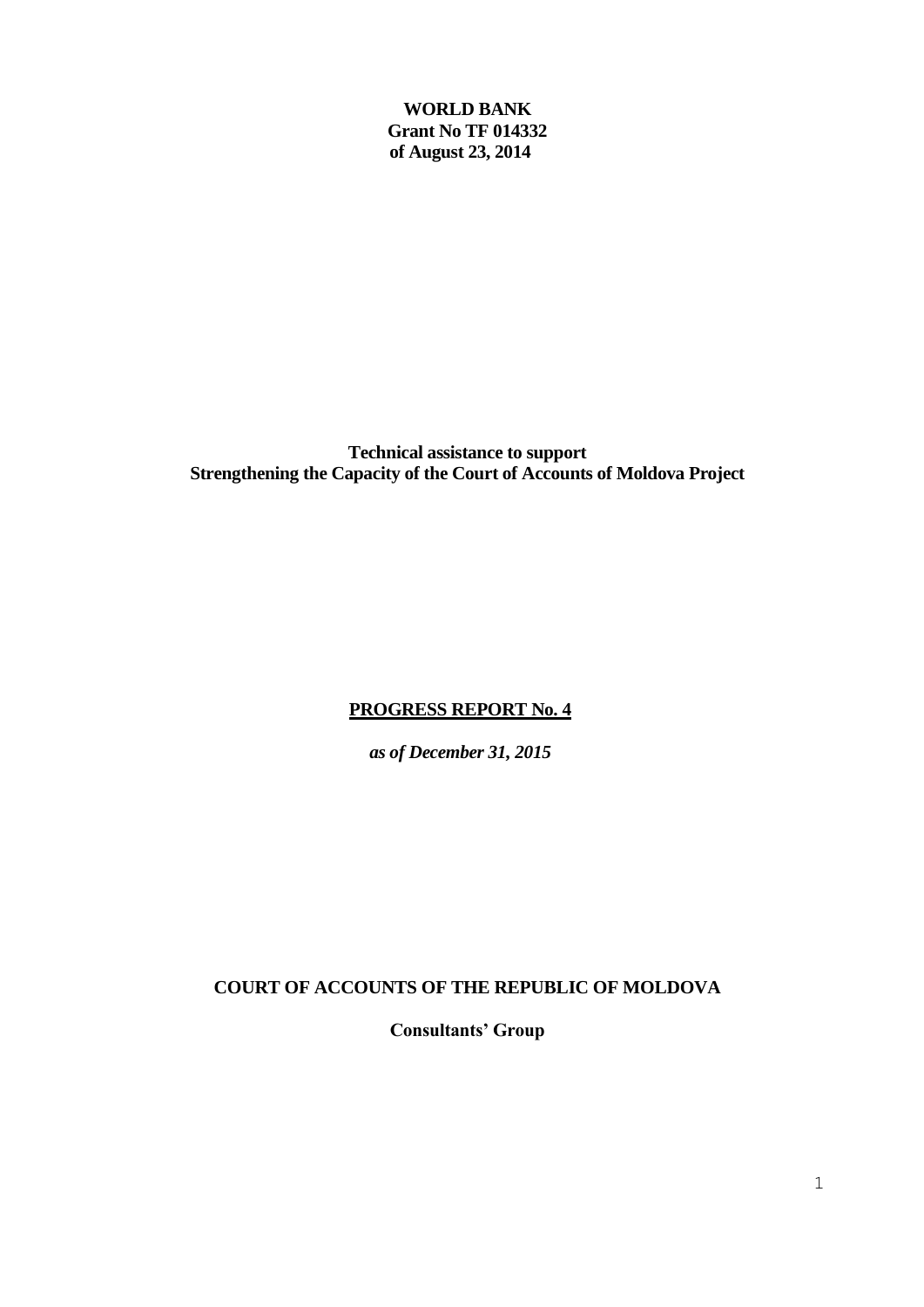## **CONTENTS:**

- **I. PROJECT SUMMARY**
- **II. INTRODUCTION**
- **III. STATUS OF PROJECT COMPONENTS**
- **IV. PROCUREMENT STATUS OF PROJECT COMPONENTS**
- **V. STATUS OF CONTRACT IMPLEMENTATION**
- **VI. FINANCIAL AND PROCUREMENT MANAGEMENT REPORTS**
	- **PROJECT SOURCES AND USES OF FUNDS**
	- **USES OF FUNDS BY PROJECT ACTIVITY**
	- **PHYSICAL PROJECT PROGRESS**
	- **DESIGNATED ACOUNT STATEMENT**
	- **PROCUREMENT PROCESS MONITORING**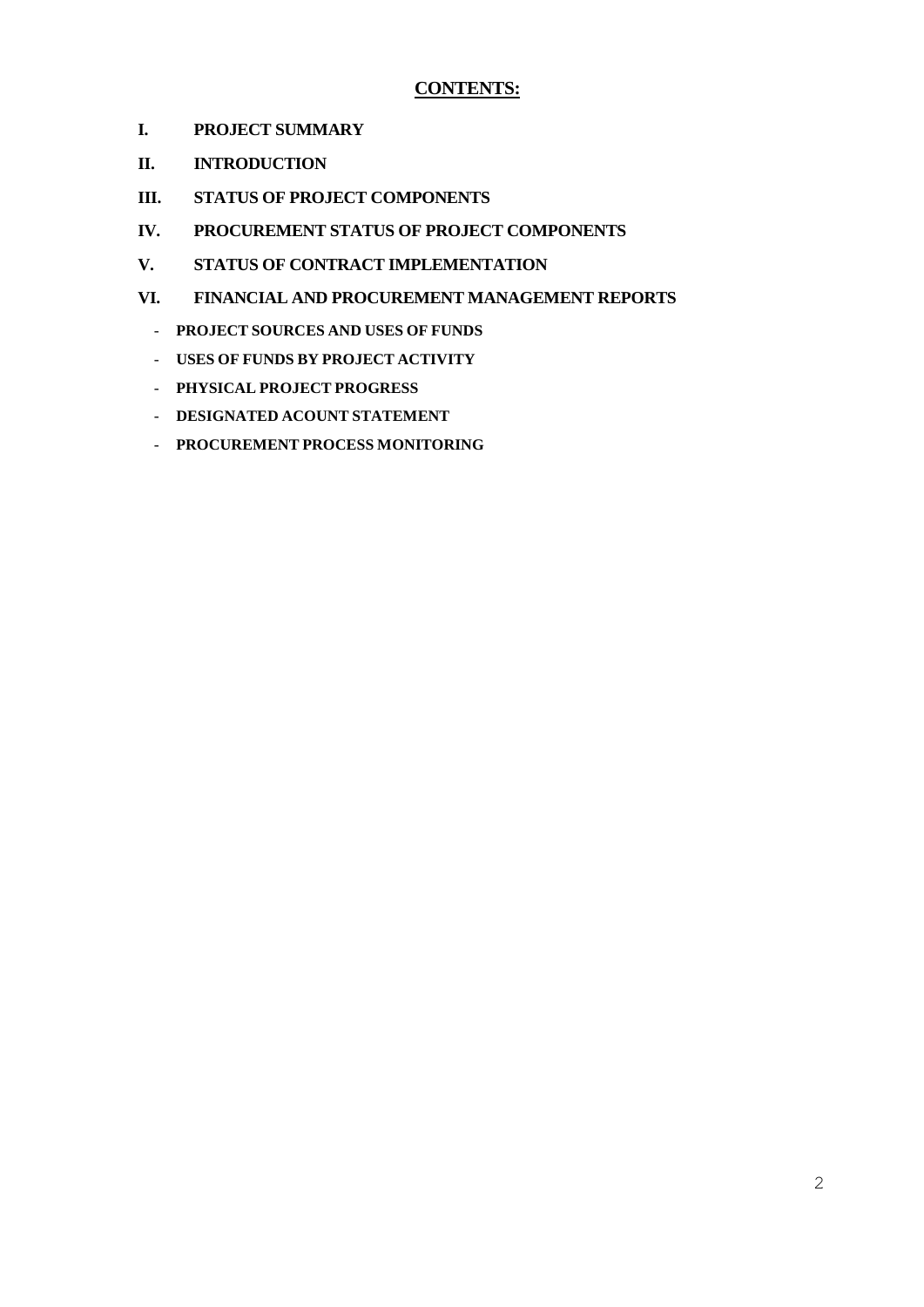# I. **Summary of the "Strengthening the Capacity of the Court of Accounts" project**

| <b>Fund administrator</b>        | <b>International Development Association</b> |
|----------------------------------|----------------------------------------------|
| Recipient                        | REPUBLIC OF MOLDOVA, Ministry of Finance     |
| <b>Implementation agency</b>     | COURT OF ACCOUNTS OF THE REPUBLIC OF         |
|                                  | <b>MOLDOVA</b>                               |
| <b>Grant number</b>              | TF014332                                     |
| <b>Grant amount and currency</b> | 1,000,000 USD                                |
| Date of signing the grant        | 14 August 2013                               |
| agreement                        |                                              |
| Date of project closure          | 30 November 2015                             |
| Date of issuing the last         | 31 March 2016                                |
| request                          |                                              |

## **Grant categories**

| Category                                                                             | <b>Grant amount allocated in USD</b> | The share of<br>expenditure to be<br>financed (including<br><i>taxes</i> ) |
|--------------------------------------------------------------------------------------|--------------------------------------|----------------------------------------------------------------------------|
| Goods, consulting<br>services, training and<br>operating costs within the<br>project | 1,000,000                            | 100\%                                                                      |
| <b>Total amount</b>                                                                  | 1,000,000                            |                                                                            |

The total amount of disbursements as of 31 December 2015 amounted to 1,000,000.00 USD (100.00% of the total grant).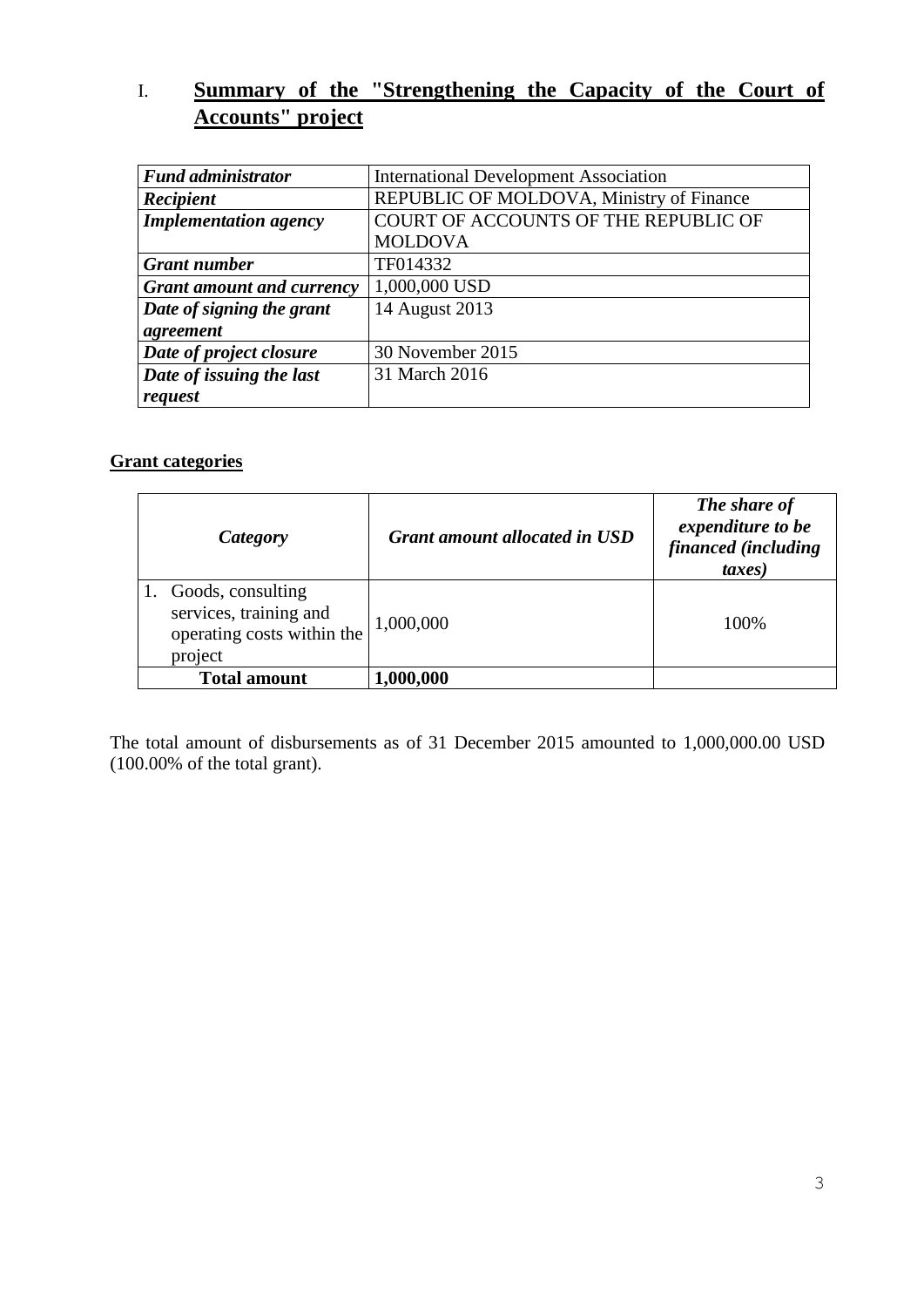## II. **Introduction**

The Court of Accounts develops to become a modern audit institution and has made considerable progress in recent years with the support of development partners, Swedish NAO and World Bank, which substantially contributed to this progress. The Court of Accounts strives to achieve sustainable institutional capacity in accordance with the goals and objectives set out in the second Strategic Development Plan (SDP) for 2011-2015, to ensure long-term development and discharge their mandate in accordance with International Standards of Supreme Audit Institutions (ISSAI). However, at this stage, CoA still feels the need for peer support to cope with the multiple challenges that remain, so that:

- $\checkmark$  to enhance the quality and scope of public external audit,
- $\checkmark$  to support PFM reform efforts,
- $\checkmark$  to strengthen the management, develop methods and secure sustainability.

In this regard, on August 14, 2013 the Republic of Moldova in the person of the Minister of Finance has signed with the International Development Association ("World Bank") the grant agreement no. TF 014332 on funding the support project by technical assistance for Strengthening the Capacity of the Court of Accounts. The grant agreement represents the assistance for continuing the activities carried out under the previous project "Strategic Development of Court of Accounts" supported by the World Bank and implemented during 2007-2011.

The Grant goal is to enhance public external audit function in Moldova, by increasing the efficiency of audit and strengthening the capacity of the Court of Accounts. One of the purposes of the grant is to support the Court of Accounts, together with other development partners, in implementing the new Strategic Development Plan objectives set for the years 2011-2015.

The goal of the grant will be achieved by activities aimed at: (i) developing and implementing new methodologies for financial and performance audits of the state budget, the state social insurance budget and compulsory health insurance funds, following several recent reforms carried out by the Government; (ii) strengthening human resources and performance systems for effective development and involvement of human resources in audit engagements; (iii) enhancing the capacity to perform effective audit of information technology systems (IT) and obtaining specialized skills to conduct other types of IT audits, and (iv) developing the quality control systems. Special emphasis is placed on further development of the capacity of the Court of Accounts to carry out performance and IT audits, as this is particularly important in the context of multiple government programs being implemented in Moldova, such as social security programs, ICT programs, road safety, etc. where ordinary financial /compliance audit findings are not sufficient to condition the change of the program, and the elements of economy, efficiency and effectiveness need to be explicitly addressed under a different type of audit. This is also highlighted by the financial crisis, which imposed budgetary constraints in many countries and revealed the importance of effective public spending. Performance audits require the formation of specialized skills needed in view of the specific characteristics of each sector, and the project will focus, inter alia, on such activities.

The grant recipient and the project implementation agency is the Court of Accounts of the Republic of Moldova (hereinafter - CoA). CoA President appointed by order one of the CoA Board members as Project Coordinator, responsible for its implementation and supervision of the activities of consultants' group hired based on service delivery contracts to assist CoA in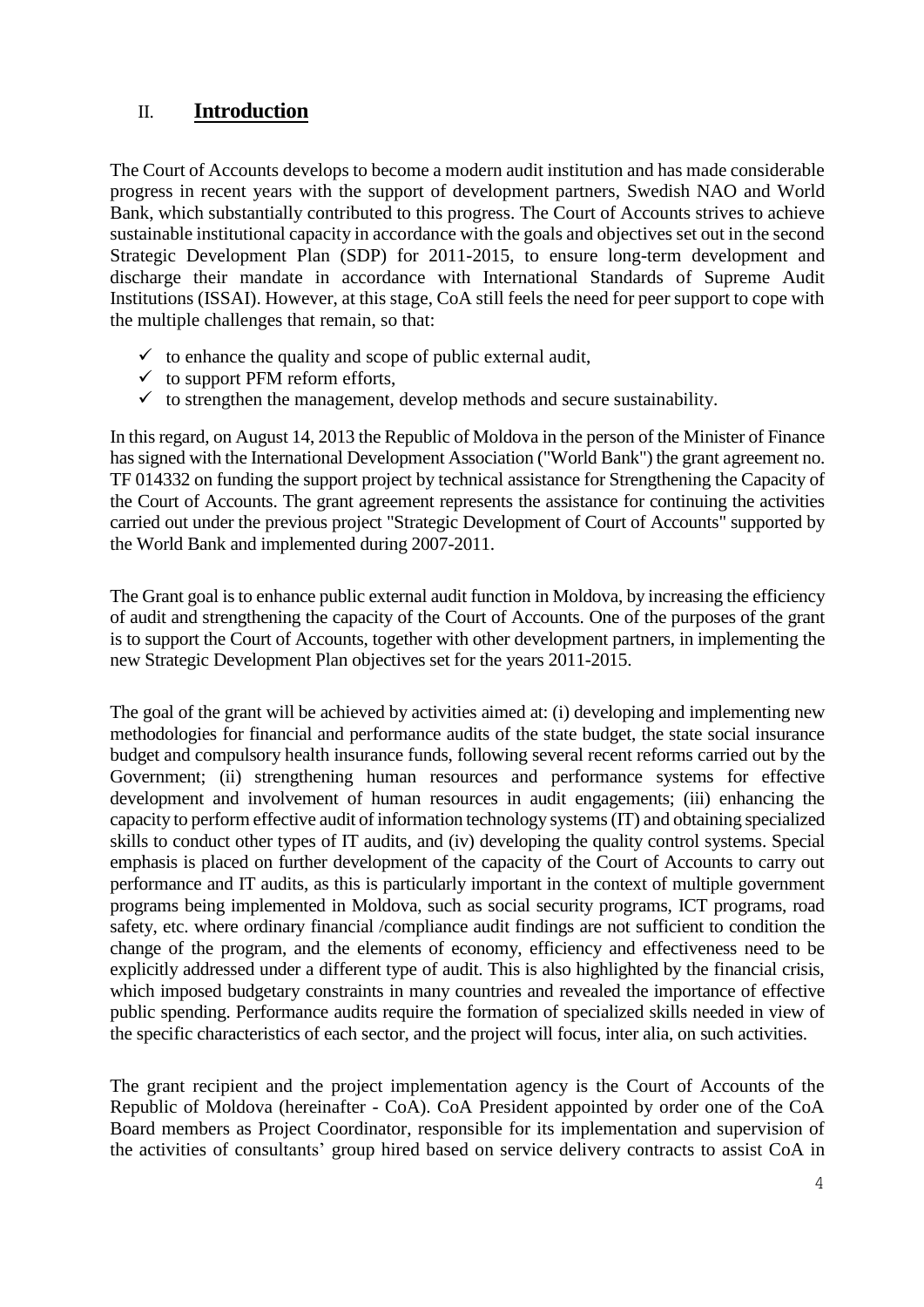project implementation. At the same time, for better involvement of employees in achieving the project goals, CoA President appointed persons responsible to perform the activities under the project, namely:

- organization and running of activities;
- countersigning of all documents related to a given activity;
- quality control and monitoring of the implementation of activities, reporting, etc.

The World Bank has not required the approval of a Project Operational Manual, so the organizational procedures and arrangements of the project activities will be carried out in accordance with the World Bank guidelines and procedures in place, and in accordance with current legislation on the management of funds from external sources and their reporting to local authorities.

Progress Report will describe the project activities carried out in accordance with the procedures and requirements of the World Bank. The contents of this report shall be enriched every semester so that each report will show the progress in project implementation both cumulatively, and for the period covered therein.

Chapter I of the Progress Report is divided according to the components of the project, pursuant to the grant agreement and contains a description of the situation and the progress made by the end of the reporting period.

Chapter II describes the project contracts cumulatively. Chapter III deals with the financial aspects of the project.

## **World Bank Missions**

A World Bank mission composed of Ms Soukeyna Kane, Manager of the Financial Management Unit, World Bank HQ, and Ms Oxana Drută, Financial Management Analyst, WB Moldova Country Office, paid a fact-finding and supervision visit at the beginning of project launch. After the meeting of April 3, 2014 with the Court of Accounts' President, Mr. Serafim Urechean and Mrs. Ecaterina Paknehad, project coordinator, the mission noted that despite the occurrence of many inherent risks that reduced the magnitude of the project, the CoA launched successfully the project and takes fast and firm steps for its implementation.

On October 6, 2014 Court of Accounts was visited by other supervision mission composed by Mr Bogdan Constantinescu, Senior Financial Management Specialist and Ms Oxana Druţă, Financial Management Analyst, WB Moldova Country Office. The WB representatives have acknowledged about the process of implementation of activities within the project, with the support of Individual Consultant and were informed about situation related to phase of Company selection, which will support Court of Accounts in implementation of majority of project activities. At that moment, tender Committee was in process of evaluation of the technical offers of bidder Companies. The mission registered the visible results and measures achieved by Court of Accounts with the support of Individual Consultant of the project, as well as gave full commitment to the Court in prompt finalizing of the process related Company selection.

Ms Oxana Druță, Financial Management Analyst, WB Moldova Country Office had another visit on December 19, 2014, assisting at the presentation of the results of the first inception visit realized by experts of the winner consulting Company – KOSI Corporation Limited.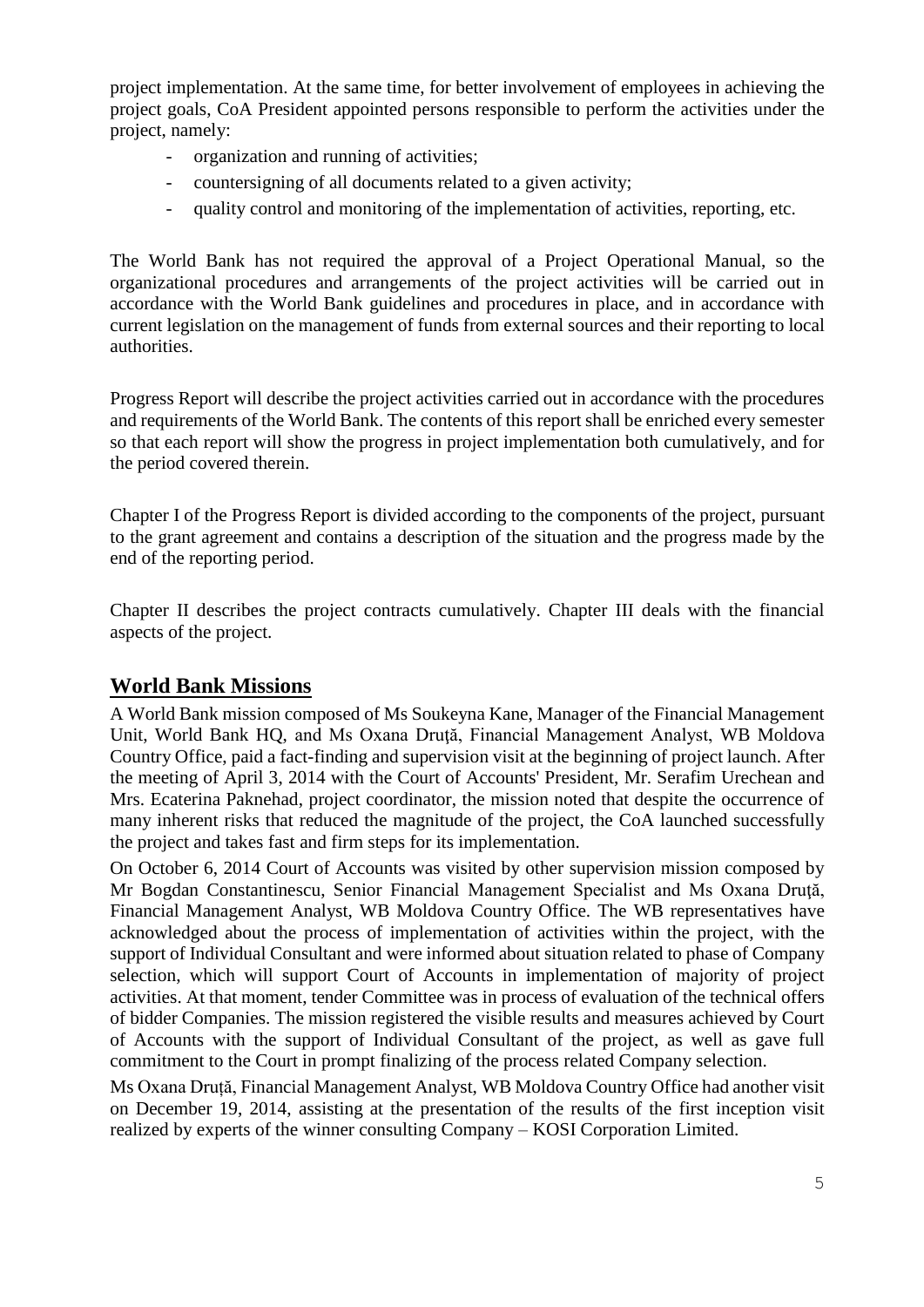## III. **Status of Project Components**

The first semester of Trust Fund implementation was devoted predominantly to the establishment of structures for the implementation and launching of procurement procedures: preparation of Terms of Reference for the project activities, the announcement of tenders, etc.

The Project was implemented by carrying out the two main components:

## **1. Institutional maturity:**

The Court of Accounts seeks to promote better management of public finances, supporting the reforms promoted by the Government in this area in terms of budgeting, budget execution and reporting in the public sector in line with European standards and best practices. It also identifies actions that are needed elsewhere to ensure that the results of the CoA's work generate real and lasting improvements. To achieve this, the CoA aims to: (i) increase the number and coverage of performance audits and IT audits clearly linked to the country's long term development strategies and programs, (ii) discharge its legal mandate to audit the state budget by setting a target of producing separate opinions on the accounts of each central public authority, (iii) promote better accountability within the government, and ensure that as an institution it is also fully accountable to Parliament and to a wider group of stakeholders for the work they perform. The activities planned under this component will include: (i) the development and implementation of methodological guidelines for financial and performance audits of the state budget, the state social insurance budget and compulsory health insurance funds, where many reforms have been recently undertaken by the Government; (ii) training in specialized performance audits and in various types of IT audits; (iii) measuring the impact of audit reports prepared by the CoA; (iv) setting of a framework for effective planning and management of activities to promote cost-effective implementation of activities.

## **2. Enhancement of professionalism**

The goal of this component is: (i) improvement of human resources and performance systems for more efficient development and involvement of human resources in audit engagements, (ii) establishment and maintenance of an effective system of quality control to provide reasonable assurance to CoA that the CoA and its staff comply with professional standards and applicable legal and regulatory requirements, and that reports issued by the CoA are appropriate in the circumstances; (iii) creation and maintenance of an effective internal function to provide refresher training to experienced and new staff in performance of audit activities.

The activities under these components were implemented by contracting an international individual consultant and an international consulting company. The progress of implementation under mentioned components will be described at the level of consultant and company, as both contracts involve activities in both components of the project.

**THE INDIVIDUAL CONSULTANT** supported the CoA in the achievement of several objectives:

- Strengthening the performance audit capabilities of the staff of the Performance Audit Division; training and developing the skills to conduct performance audits of the staff with audit responsibilities from other CoA divisions;
- Doing special-purpose performance audits in certain independent agencies;
- Consolidation of the quality control system;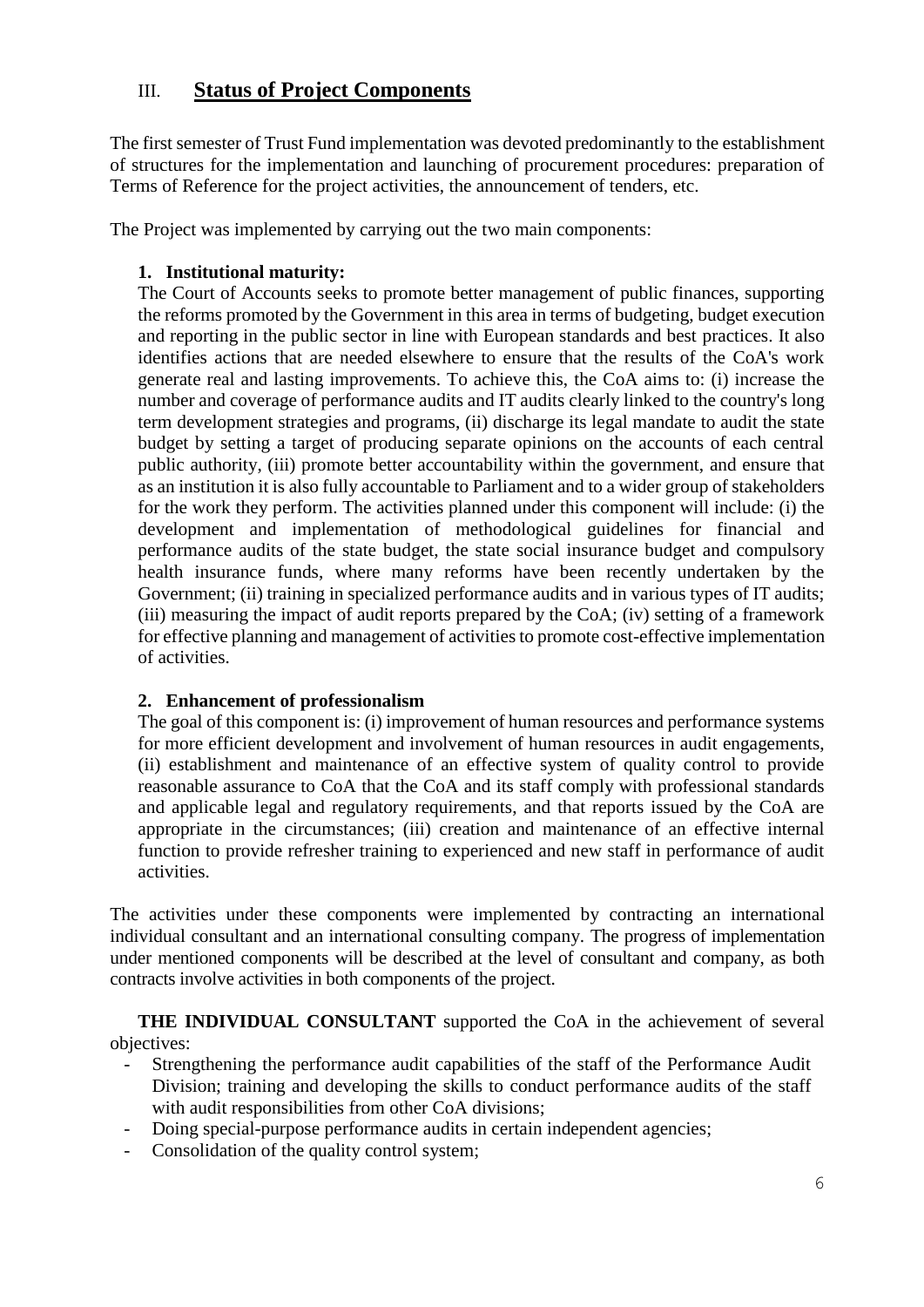Measuring the impact of performance audit reports.

During the first semester of 2014 the CoA focused on the completion of the procurement process for the selection of the individual consultant. The process was complete on June 23, 2014 by signing the Contract between the CoA and the individual consultant. Immediately after signing the contract, the consultant started the first activities to achieve project objectives. The contract requires the consultant to submit an initial report within one month from the start of the contract, which was drafted and presented at the end of the first visit to Chisinau. The inception report is to include an action plan for the review and updating training modules in performance auditing and supplementing the modules with additional material on auditing independent regulatory agencies.

The consultant contract ended on 30 November 2015. The consultant fulfilled all objectives which were stated in the contract. The final report was presented on October 29, 2015. During his work the consultant undertook 8 working visits in Moldova. The results of mentioned visits are briefly described below:

## **Results of First visit (June 23-July 9, 2014):**

First visit of the consultant under the project took place from June 23 to July 9, 2014. During the visit, the consultant carried out the following activities:

- $\triangleright$  Updated and revised the one-week modular performance audit training course. This included adding new exercises and case studies and incorporating new INTOSAI performance auditing standards.
- $\triangleright$  Drafted a revised version of the performance audit manual to incorporate the new performance auditing standards and additional material requested by the Court.
- $\triangleright$  Conducted preliminary research related to the two upcoming pilot performance audits of the National Agency for the Protection of Competition (NAPC) and the National Agency for Energy Regulation. Met with CoA audit staff assigned to the NAPC pilot audit to briefly discuss results of preliminary research, provide copies of key research materials, and discuss approach to be followed during audit survey. Some of the material concerning performance audits of independent regulatory agencies will be incorporated into the performance audit training.
- Gave a presentation to the President and Members of the CoA and senior CoA staff on an overview of performance auditing.

## **Results of Second Visit (August 25 – September 19, 2014)**

- $\triangleright$  The first week of the visit was devoted to preparing for the upcoming one week training course on performance auditing. Activities included completing updating of the training material, adding an additional case study, and providing the training materials to a local company for reproduction.
- $\triangleright$  The performance audit training course was presented to 38 Court staff during the period 1 – 5 September. Participant evaluations of the training were very favourable. The evaluations were summarized and a summary schedule provided to the Court along with the individual participant evaluations.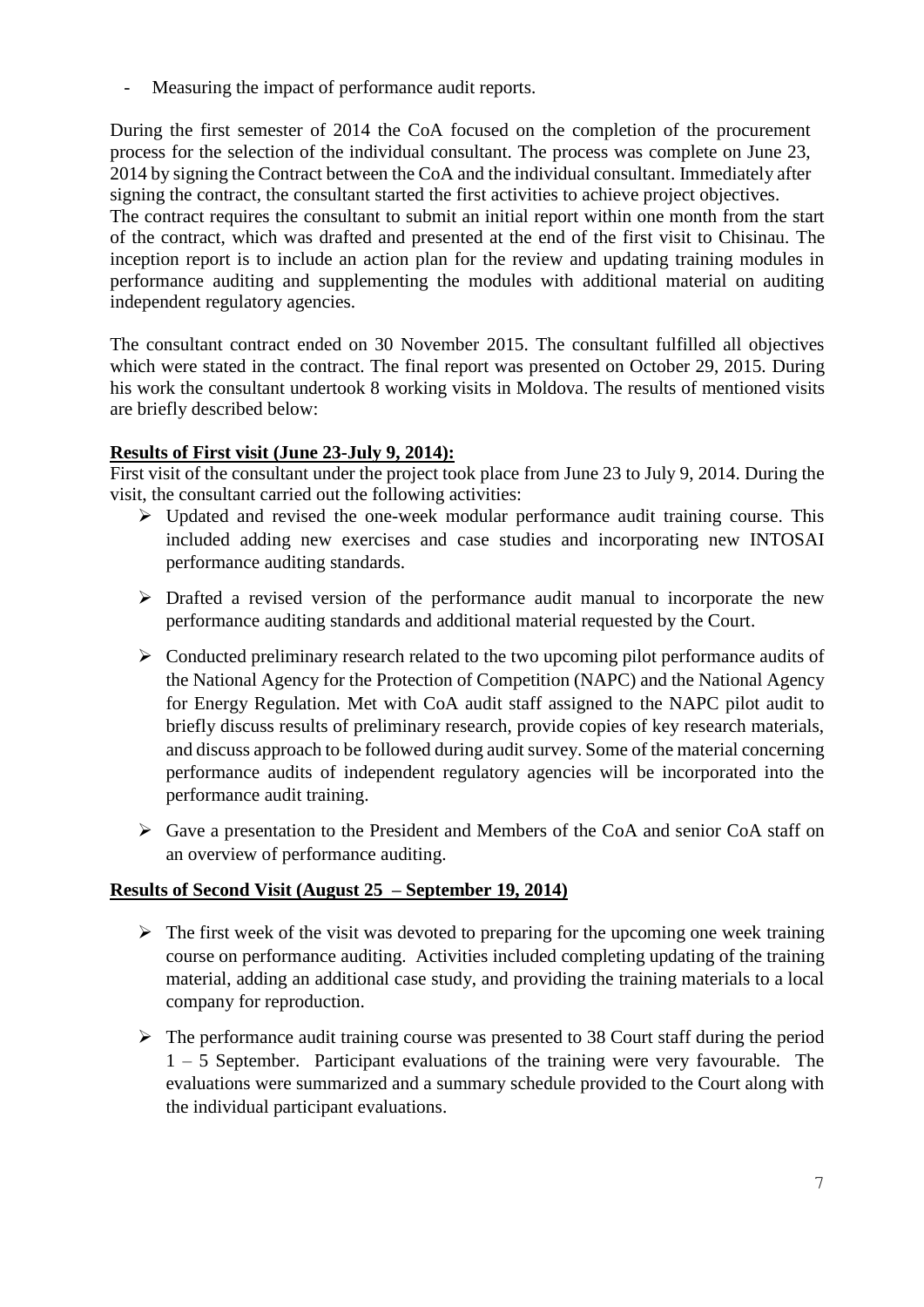- $\triangleright$  The remaining two weeks were devoted to working with Court staff on undertaking audit survey work in connection with the two pilot performance audits. This included conducting internet research to identify any relevant performance audits conducting by other audit organizations of regulatory agencies. For the pilot performance audit of the Agency for Protection of Competition, the consultant identified an excellent audit conducted by the UK National Audit Office and suggested this audit be used as a guide for planning audit work at the Agency. The consultant met with officials from the Agency to provide more information on what a performance audit is and what would be done during a performance audit. The Agency officials requested that the consultant provide a more detailed briefing to Agency personnel during his next visit.
- $\triangleright$  For the second pilot performance audit dealing with the National Agency for Energy Regulation, the Court audit team began the audit survey after the week of September 22. The consultant worked with one team member to identify relevant research studies and other materials, prepared a three page paper on suggested approaches and questions to cover for the audit survey, and met with the team to discuss the approach for the audit survey and some tentative audit issues to cover.
- The President of the Court of Accounts was briefed on the results of consultant's visit.

## **Results of Third Visit (November 10 - 28, 2014)**

- $\triangleright$  Completed the quality review of two performance audits. The review involved, among other things, conducting a detailed finding analysis of both reports (done prior to Moldova visit); reviewing quality review requirements contained in various INTOSAI auditing standards; holding separate workshops with each audit team to discuss the results of the finding analysis; and, reviewing working paper documentation prepared in support of each audit. Prepared a report on the results of the quality review; submitted the report to the Court; and, presented a summary of the findings to the President and Members of the Court.
- $\triangleright$  Met with the Team Leader responsible for the pilot audit on the Agency for the Protection of Competition in Moldova to discuss audit progress and provide advice/assistance.
- $\triangleright$  Met with the Audit Team responsible for the new pilot audit of the public procurement system to discuss the plan for the preliminary study.
- $\triangleright$  Provided recommendations to the Court to: (1) include a section at the end of the performance audit reports on Auditee Comments and (2) consolidate recommendations to amend or change existing laws under a section titled "Matters for Consideration by the Parliament" and direct such recommendations to the Parliament rather than individual audited entities. Provided actual examples to illustrate issues involved and suggested language to include in future audit reports to address these two issues.
- $\triangleright$  Presented a half-day workshop to Court auditors on report writing techniques and ideas for improving presentation of audit findings.

## **Results of Fourth Visit (14 February to 13 March, 2015)**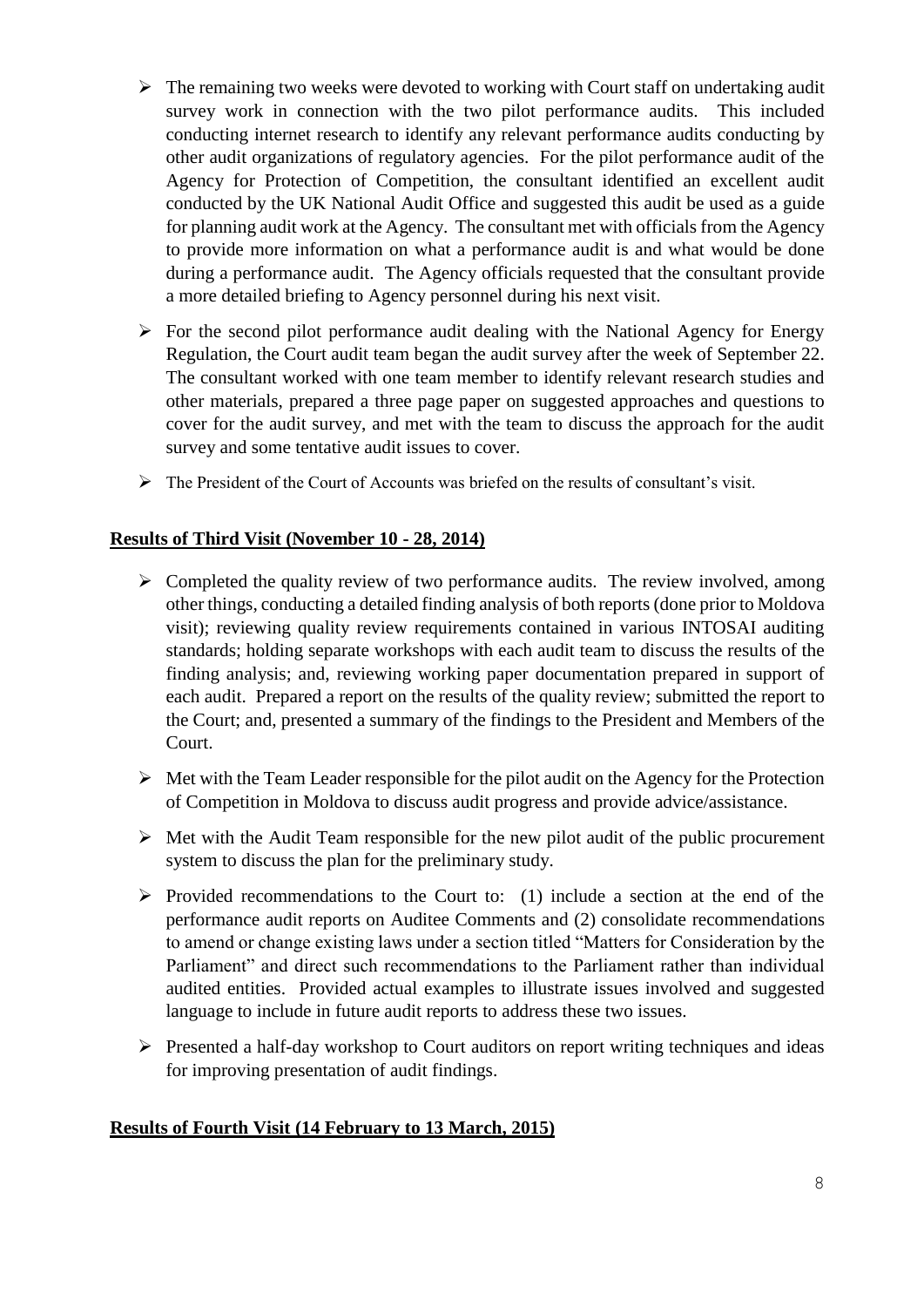This entire visit was devoted to working with the audit teams carrying out the two pilot performance audits. Most of the time was spent assisting the audit team responsible for the performance audit of the Competition Council prepare a draft audit report. The consultant helped to group the audit findings by audit objectives; reviewed individual audit findings to ensure the findings were well developed (contained all the finding elements) and presented and the resulting recommendations flowed from the findings and were actionable. Throughout the review process the consultant emphasized the use of synopsis paragraphs, descriptive captions, and the need to fully develop the audit findings. The consultant provided a briefing to the President and Court Members on March 6 on the audit process followed during the audit, adherence to INTOSAI auditing standards, and the tentative results of the audit.

The consultant also met several times with the audit team carrying out the pilot performance audit or procurement. The consultant reviewed the preliminary study report prepared by the team and provided feedback on the proposed audit objectives. At the consultant's suggestion, an audit objective will be added to the audit to provide information on the results of the 2009 Court of Account procurement audit and actions taken to address findings included in the audit report. The consultant believed it would be good to bring the results of the 2009 audit into this audit since the 2009 audit can serve as a baseline to assess whether or not progress has been made in addressing procurement problems and issues.

## **Results of Fifth Visit (30 March to 1 April, 2015)**

This trip was focused on assisting the Court in preparing for the March 31, 2015 plenary session dealing with the performance audit of the Competition Council (one of the two pilot audits being performed under this project). The consultant attended the plenary session and commented on the performance audit findings and assured the Competition Council representatives that the audit complied in all respects to the INTOSAI performance audit standards.

The consultant also met with the Court team who will be undertaking a follow-up audit of a 2012 Court audit report dealing remuneration issues for State representatives, Board members of companies, and managers of companies serving on Boards overseeing activities of companies. The follow-up approach was discussed and the consultant provided examples of follow-up reports issued by several audit organizations in the U.S.

## **Results of Sixth Visit (June 8 to July 1, 2015):**

- $\triangleright$  During the first two weeks, the Consultant assisted in finalizing the Court's first followup audit on a performance audit. The Consultant reviewed a draft of the audit report and suggested changes to improve the report's presentation. The Consultant attended the Court's plenary session on the audit report and gave a short presentation on the purpose of follow-up audits.
- $\triangleright$  During the visit, the Consultant also provided advice and assistance to the audit team responsible for the pilot procurement performance audit. The Consultant reviewed three preliminary audit summaries on the results of audit work at 3 of the 11 procurement entities selected for review. The Consultant gave a 3-hour workshop to the audit team to discuss the results of the review and provide suggestions for improving the structure and format of the summaries.
- $\triangleright$  During the last week of this trip, the Consultant gave another workshop to the procurement audit team to provide feedback on his review of a revised summary; go over in detail an audit report issued by the state audit office in Florida on its review of contracts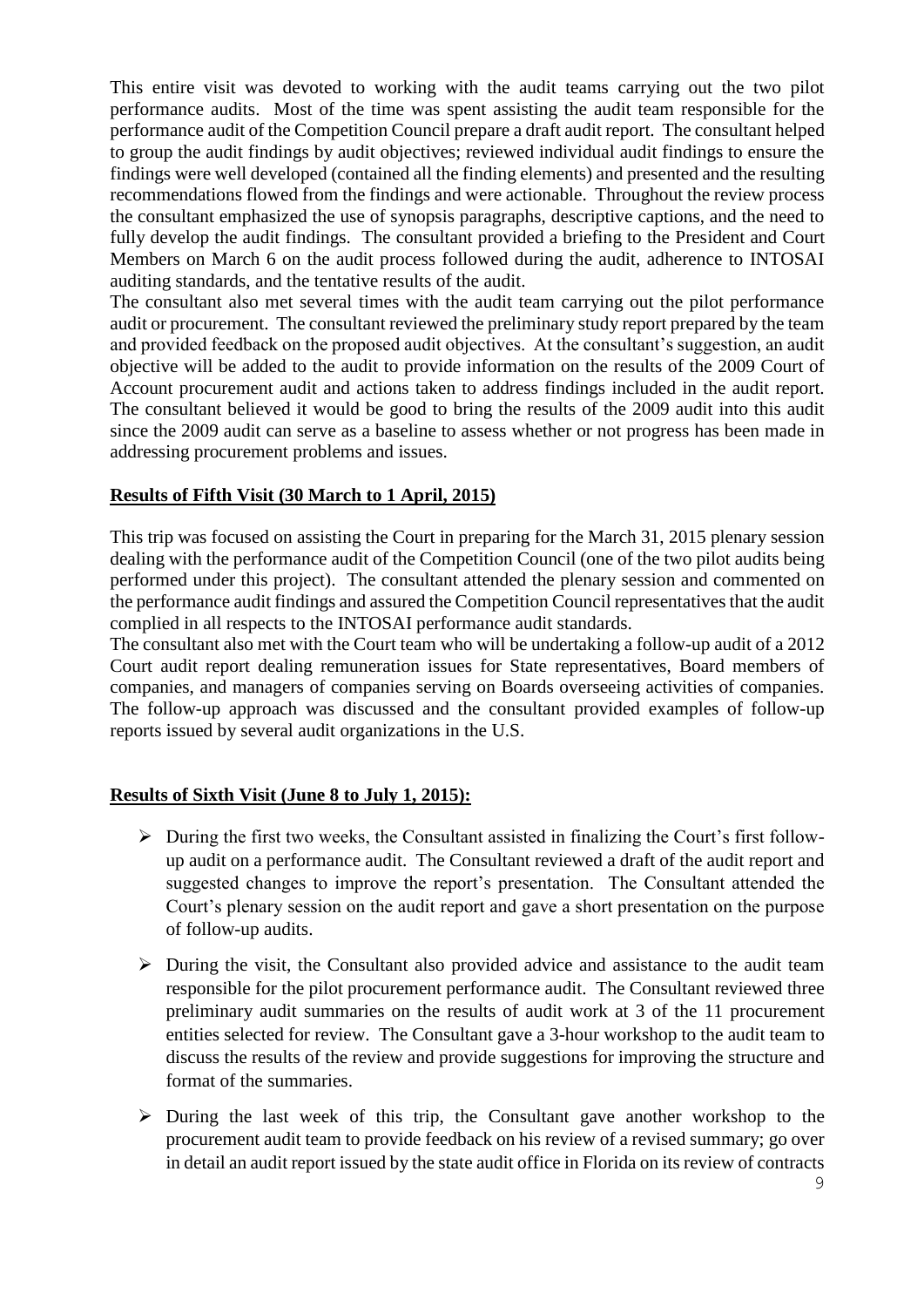at six Florida agencies to illustrate how to compile and present information on audit results at multiple organizations; and offer suggestions on how the audit team could better organize and present its audit results. The Consultant also drafted the report section dealing with the first audit objective describing the results of the 2009 Court procurement audit and two other related studies on procurement in Moldova and discussed this section during the workshop.

- $\triangleright$  Throughout this visit, the Consultant continued to develop an approach to assessing the impact of three selected Court performance audit reports.
- $\triangleright$  The Consultant prepared an analysis of expenditures under this project and remaining funds and, based on available funds, determined that remaining activities would be completed over the course of two additional visits—one in September and the last visit in October to wrap up the project.

#### **Results of Seventh Visit (September 1 to 30, 2015):**

- $\triangleright$  During this visit the consultant's time was split among two major activities: assisting in finalizing the pilot procurement performance audit and conducting an assessment of the impact of the Court's performance audits, specifically the following three performance audit reports: Planning, Procurement and Distribution of Medical Devices, Efficient and Rational Use of Mineral Resources and Human Resources Management in the Health Sector.
- $\triangleright$  Concerning the pilot procurement performance audit, the consultant reviewed the initial draft report shortly after his arrival and discussed his review comments with the Team Leader for the audit. The consultant provided suggestions for reorganizing the draft report and ideas as to how to better present audit information for several sections of the report. Subsequently, the consultant reviewed the revised first section of the report concerning the Public Procurement Agency and assisted the Team Leader in better organizing this section. The consultant also provided suggestions for rephrasing audit recommendations dealing with the Pubic Procurement Agency. After reviewing several sections of the draft report dealing with the second audit objective (results of review of 12 contracting authorities), the consultant provided an outline of the sub-objectives and captions under the sub-objectives to assist the Team Leader to better organize this section.
- $\triangleright$  Concerning the impact assessment, the consultant developed an initial strategy to address this activity which he discussed with coordinator of the project Mrs. Ecaterina Paknehad. Agreement was reached on the strategy and the consultant proceeded to undertake the following work:
	- o Reviewed the process and procedures followed by the Department of Methodology for monitoring implementation of recommendations and obtained information on the status of recommendations for performance audit reports issued in 2012 through 2014.
	- o Met with representatives from auditees for the three performance audit reports under review to obtain their feedback and views on the status of audit recommendations, the usefulness of the audit, whether the audit addressed the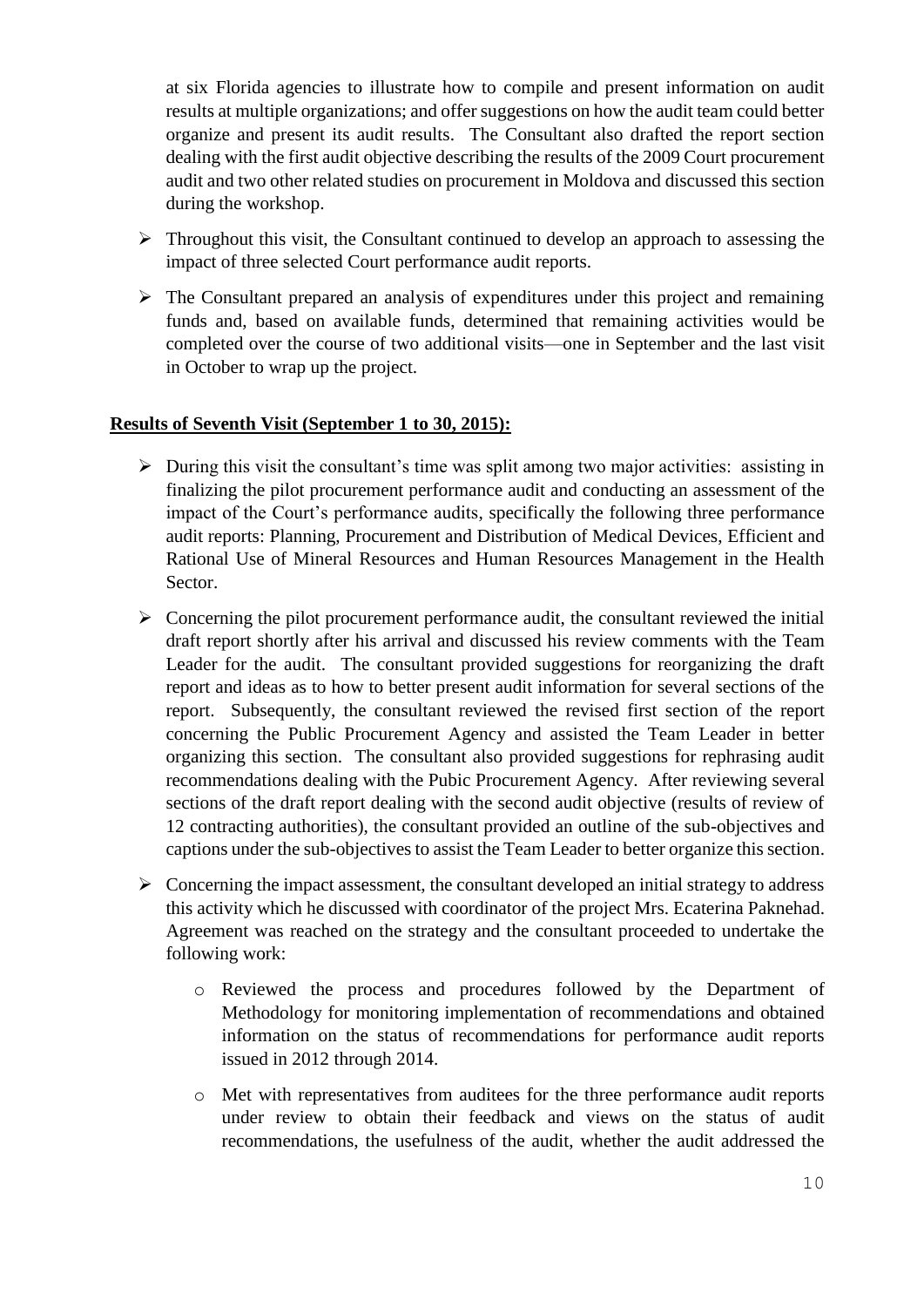major issues concerning the subject matter, whether the recommendations addressed the identified problems and whether the audit added value to the activities under review.

o Met with representatives of The Expert-Grup, Transparency International, Center for Investigative Journalism, and the Center for Analysis and Prevention of Corruption to obtain their views on the effectiveness of the Court's performance audits.

## **Results of Eighth Visit (October 19 to 30, 2015):**

 $\triangleright$  During this visit the consultant's time was split among two major activities: preparation of final report under contract and Presentation at the International Conference hosted by the Court of Accounts on the results of impact assessment of performance audits carried out by the Court of Accounts.

**THE CONSULTING COMPANY** supported the CoA in attaining the following objectives:

- Development and implementation of a methodology for auditing Government reports on the execution of the state budget, state social insurance budget and compulsory health insurance funds;
- Strengthening professional skills of CoA staff in compliance audit associated with performance audit of the state budget, state social insurance budget and compulsory health insurance funds;
- Development and maintenance of the ability to perform audits of IT-based financialaccounting systems;
- Gaining new skills to perform various types of IT audit and their implementation in the auditing practice of the Court of Accounts;
- Developing tools for collecting feedbacks about CoA performance.

During the second semester of 2014 the CoA focused on the completion of the procurement process for the selection of the consulting company. The process was complete on November 17, 2014 by signing the Contract between the CoA and the consulting company KOSI Corporation Limited. The company started the first activities to achieve project objectives during the first visit which took place in December 2014. During 2015 experts of the company focused their efforts in achieving the contract objectives. The contract was successfully implemented and final report was presented on November 30, 2015.

## **Results of First (Inception) Visit (December 14-19, 2014)**

- $\triangleright$  The Inception Mission team from the KOSI side consisted of Sean Sweeney, Project Director, Christopher Shapcott, Long-Term Expert, and Wayne Bartlett, Key Expert on the project.
- $\triangleright$  A number of meetings were held with key stakeholders inside the CoA. The aim of this was to better understand the project context with a view to be able to prepare a betterinformed Inception Report and detailed work programme. A list of those who were met with during the Inception Mission is shown below.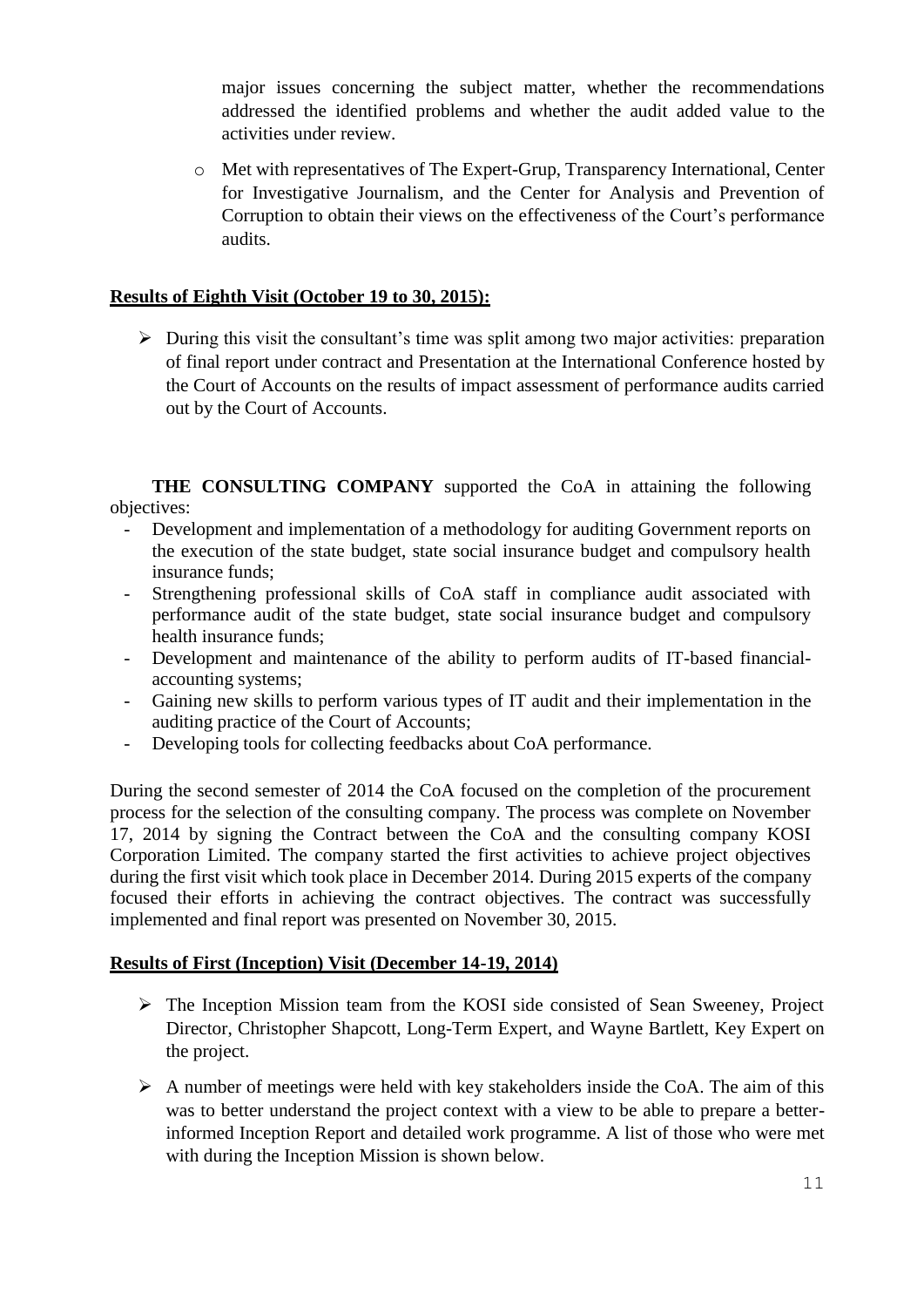- $\triangleright$  The discussions took several forms. There were one-on-one discussions with the project coordinator from the CoA, Ms Paknehad, and a number of meetings with small groups. These included group discussions on the various Budget audits to be supported by the project and with the IT Audit team. The Mission succeeded in its aim of better understanding the context and helping to develop a realistic and achievable Work Plan.
- $\triangleright$  At the end of the Mission on December 19, the project experts presented to the CoA with their conclusions from the discussions held and in particular with their thoughts on the specific activities to be undertaken on the project with suggestions as to their timing. Subject to a modification to be made relating to the timing of the first IT Audit project the CoA expressed their satisfaction with the proposals, which will now be used for the final Inception Report to be delivered by KOSI.
- $\triangleright$  It was emphasized that the project must complete its activities by the end of November 2015. This was noted and the project's future activities will be shaped taking this timeframe into account.

## **January 2015 Activities**

a<br>B

- $\triangleright$  Following the Inception Mission from 14th 19th December KOSI commenced compiling the Inception Report. A workshop1 was held at the KOSI Headquarters in Ireland during week beginning the 5th January. The workshop was led by Sean Sweeney, Project Director and the other participants were Christopher Shapcott, Long-Term Expert, Wayne Bartlett, Key Expert, Paul O'Neill IT Auditor and Richard Troope INTOSAI Standards Project Management from the KOSI Panel of Experts.
- The Inception Report was submitted to Project Coordinator Ecaterina Paknehad on Thursday 15th January. Following submission of the Inception Report arrangements were made for Sean Sweeney, Project Director and Richard Troope, Project Manager to travel to Chisinau to discuss the Inception Report.
- $\triangleright$  Sean Sweeney and Richard Troope travelled to Chisinau on the 19th January. Meetings commenced on Tuesday 20th January. The following meetings were held:
	- o Nicolae Ivanov, Financial consultant/accountant to discuss project administration issues.
	- o On Tuesday 20th January and Wednesday 21st January one-on-one discussions with Project Coordinator Ectaerina Paknehad were held. The purpose of these meetings were to discuss the Inception Report submitted on the 15th January.
	- o A group meeting was also held with Ectaerina Paknehad Project Coordinator, Natalia Trofim, Head of General Division of Audit I and Gheorghe Trocin Member of Court of Accounts. A number of matters within the Inception Report were discussed including confirmation of September 2015 for pilot audits. In relation to the pilot audits it was agreed the KOSI consultants will join CoA colleagues in discussions with the Ministry of Finance to ensure retrieval of the necessary information in the format determined by the new law and to ensure a state of readiness for the pilot audits. In addition KOSI consultants will work in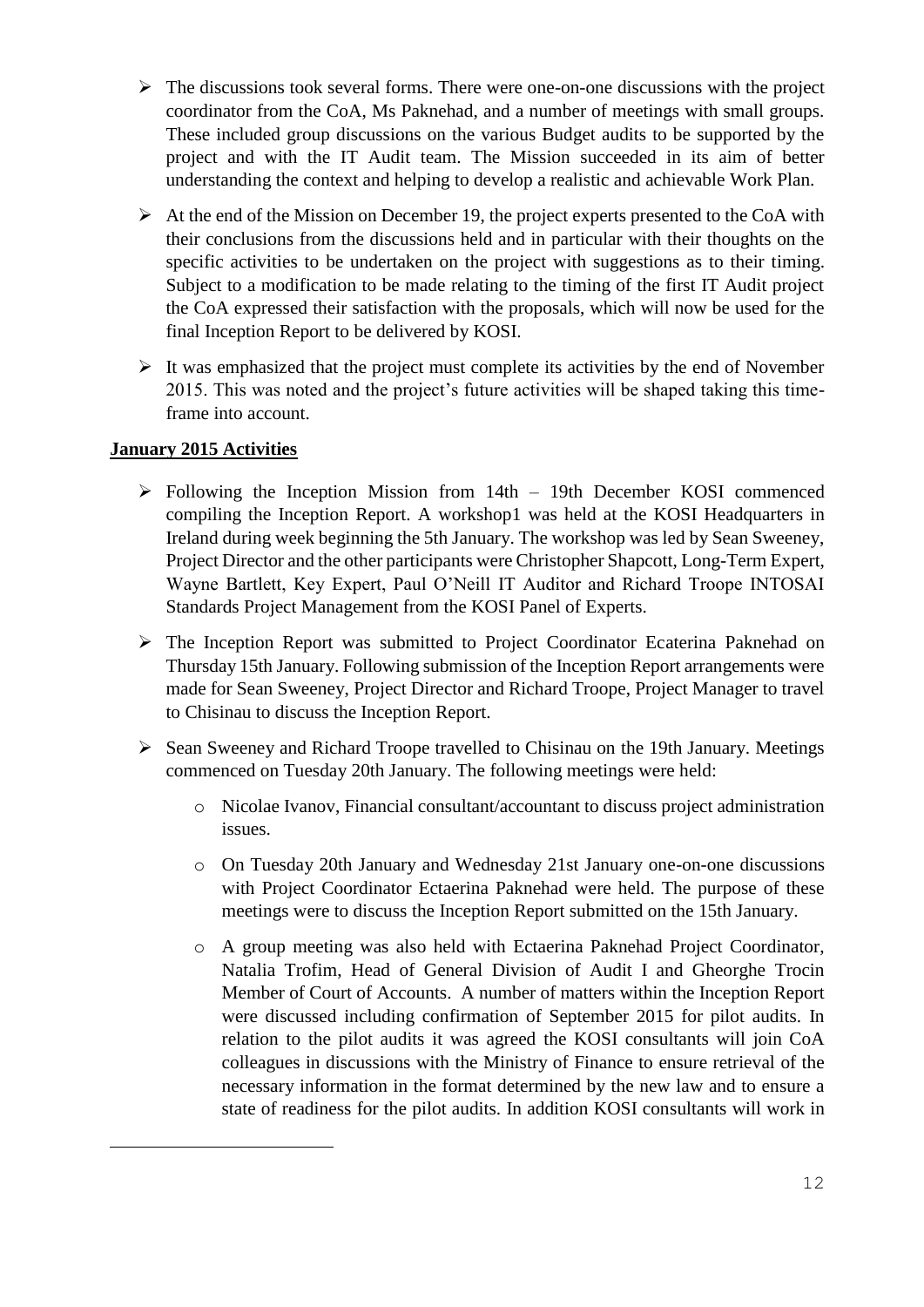collaboration with the '2014' audit teams in order to fully understand CoA approaches and also to determine current good practices that can be taken forward to the '2015' audits.

o On Wednesday 21st January a group meeting was held with the IT team within CoA. This included Sergiu Pîrlici, IT Auditor, Petru Donțu, IT Auditor, Vladimir Cazimir, IT Auditor and Mariana Spoialo, Head of Performance Audit Division. At this meeting KOSI requested specific activities to be undertaken by the IT Audit team prior to our consultants arriving for the February missions. We also agreed the focus of the pilot audits. It was also agreed that a meeting with Stela Mocan, the Director of the Electronic Governance Centre and her team be arranged to get more information in relation to the M-Cloud technological platform.

#### **February 2015 Activities**

- $\triangleright$  A brief summary of the activities undertaken by each consultant is provided below:
	- o **Wayne Bartlett (State Budget Audit Expert)**: Undertook detailed research on the State Budget execution audit process. Review existing audit practices. Analyse new law and assess possible impact on audit process. Undertake cold review of current audit process and in particular the Audit Decision and Report on the 2013 Government Report on the State Budget Execution.
	- o **Chris Shapcott (Compulsory Health Insurance Fund Audit Expert)**: Researched operation of the compulsory health insurance fund, its budget execution report and the audit of the report. 'Cold review' of last year's audit and comment on this year's plans. Reviewed new legislation (Public Finances and Budget Responsibility law) and met Ministry of Finance to assess impact of the new law on audits over the period 2015 to 2017 and plans for developing public sector financial reporting framework. Formed initial view of impact of revised ISSAIs adopted by INTOSAI in 2013 and assessed possibilities for value being added to the audit process by the new Law on Public Finance and Fiscal Responsibility. Gathered information and documents to support development of proposals for guidelines before next mission. Also provided informal advice and assistance on performance audit elements of IT audit of the Republic of Moldova e-Government programme.
	- o **Jonathan McDowell (Social Insurance Budget Audit Expert)**: Researched operation of the state social insurance fund (BASS), its budget execution report and the audit of the report. 'Cold review' of last year's audit and comment on this year's plans. Reviewed new legislation (Public Finances and Budget Responsibility law) and met Ministry of Finance and National Office for Social Insurance (CNAS) to assess impact of the new law on audits over the period 2015 to 2017. Formed initial view of impact of revised ISSAIs adopted by INTOSAI in 2013 and assessed possibilities for value being added to the audit process by the new Law on Public Finance and Fiscal Responsibility. Gathered information and documents to support development of proposals for guidelines before next mission.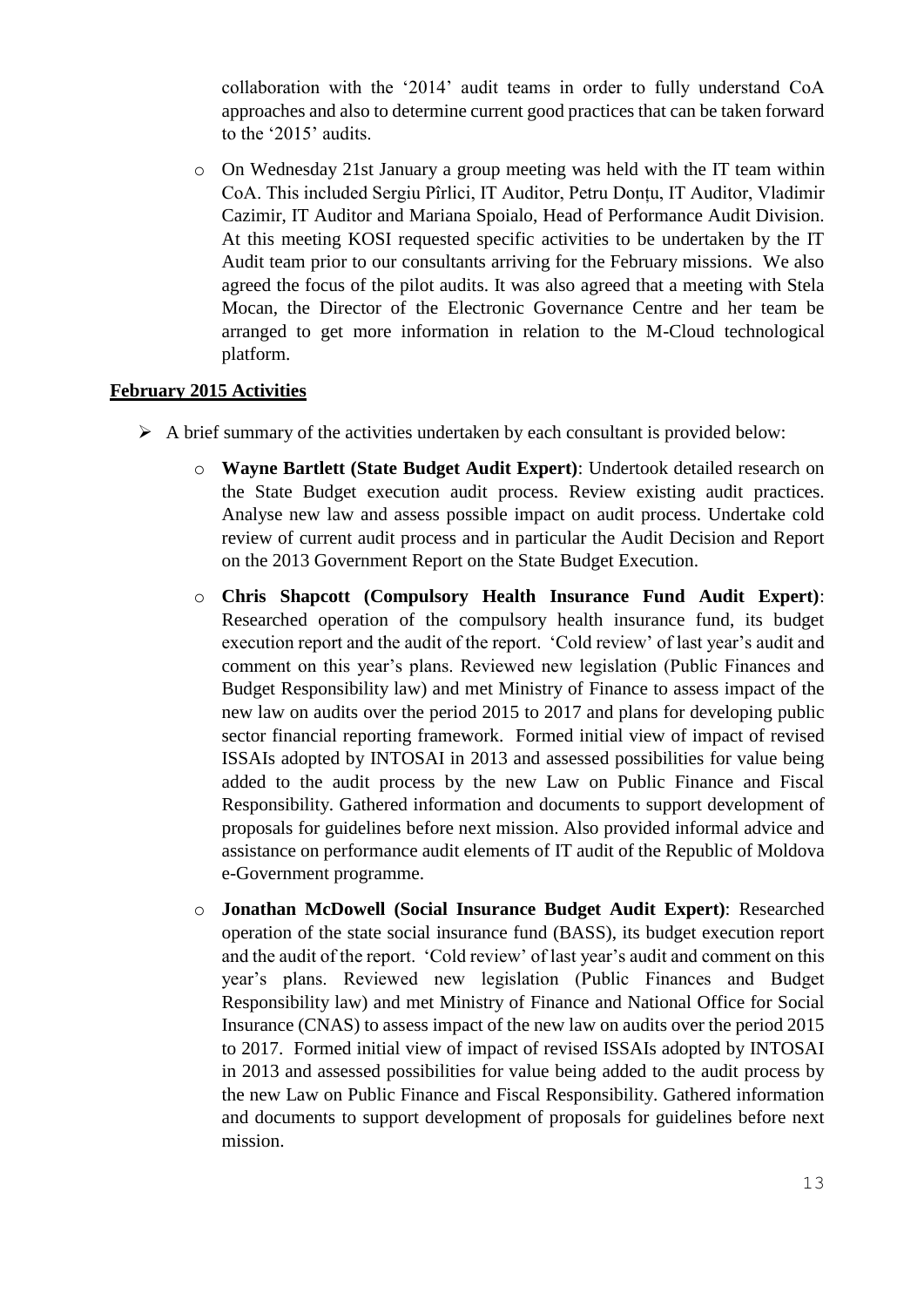- o **Paul O'Neill (IT Audit Expert)**: Developed understanding of current status of IT audit capacity within CoA. In consultation with Ms. Pakenad, subjects, high level objectives and timing of 2no. pilot IT audits were established. Conducted training of Specialist IT auditors on basics of auditing and planning of an IT audit. Information gathered for situational analysis of current capacity of CoA to conduct IT audits. Held 2no. meetings with key staff in Electronic Governance Centre in preparation for IT audits relating to GoM e-transformation program. Substantial documentation was read, absorbed, categorised and utilised in planning and training activities.
- o **Adrian Jolliffe (IT Audit Expert)**: Conducted partial situation analysis looking at the types of IT audit conducted by CoA in the past and identification of current skills, experience and potential of the division specialising in IT audit. Undertook training of specialist IT auditors on the high-level and detailed planning of a pilot audit with a specific scope in mind. Developed training materials and practical resources in support of best-practice IT audit planning. Considered the current situation in the IT Audit function in relation to best practice in respect of governance, management and operational capacity. Reviewed a number of past audit reports compiled by the IT Audit Department before several key members left CCRM. Became familiar with some of the work done by financial auditors in recent years and with some of the financial systems in use across government.

#### **March 2015 Activities**

- $\triangleright$  A brief summary of the activities undertaken by each consultant is provided below:
	- o **Wayne Bartlett (State Budget Audit Expert):** Submitted report titled: Cold Review of Report on Execution of the State Budget.
	- o **Chris Shapcott (Compulsory Health Insurance Fund Audit Expert):** Submitted report titled : Cold Review of Report on Execution of Compulsory Health Insurance Funds. Chris also continued to work on Concept paper outlining proposals for future practice, based on ISSAIs [and taking into account the requirements of the new law].
	- o **Jonathan McDowell (Social Insurance Budget Audit Expert):** Submitted report titled: Cold Review of Report on Execution of the State Social Insurance Budget . Jonathan also continued to work on Concept paper outlining proposals for future practice, based on ISSAIs [and taking into account the requirements of the new law].
	- o **Paul O'Neill (IT Audit Expert):** On-site support to final stage of planning the execution of first pilot IT Audit, including development of audit planning documents, meeting with auditee and on-the-job training of Specialist IT Audit team. Remote support to IT Audit capacity development activities.
	- o **Adrian Jolliffe (IT Audit Expert):** Support to IT Audit capacity development activities.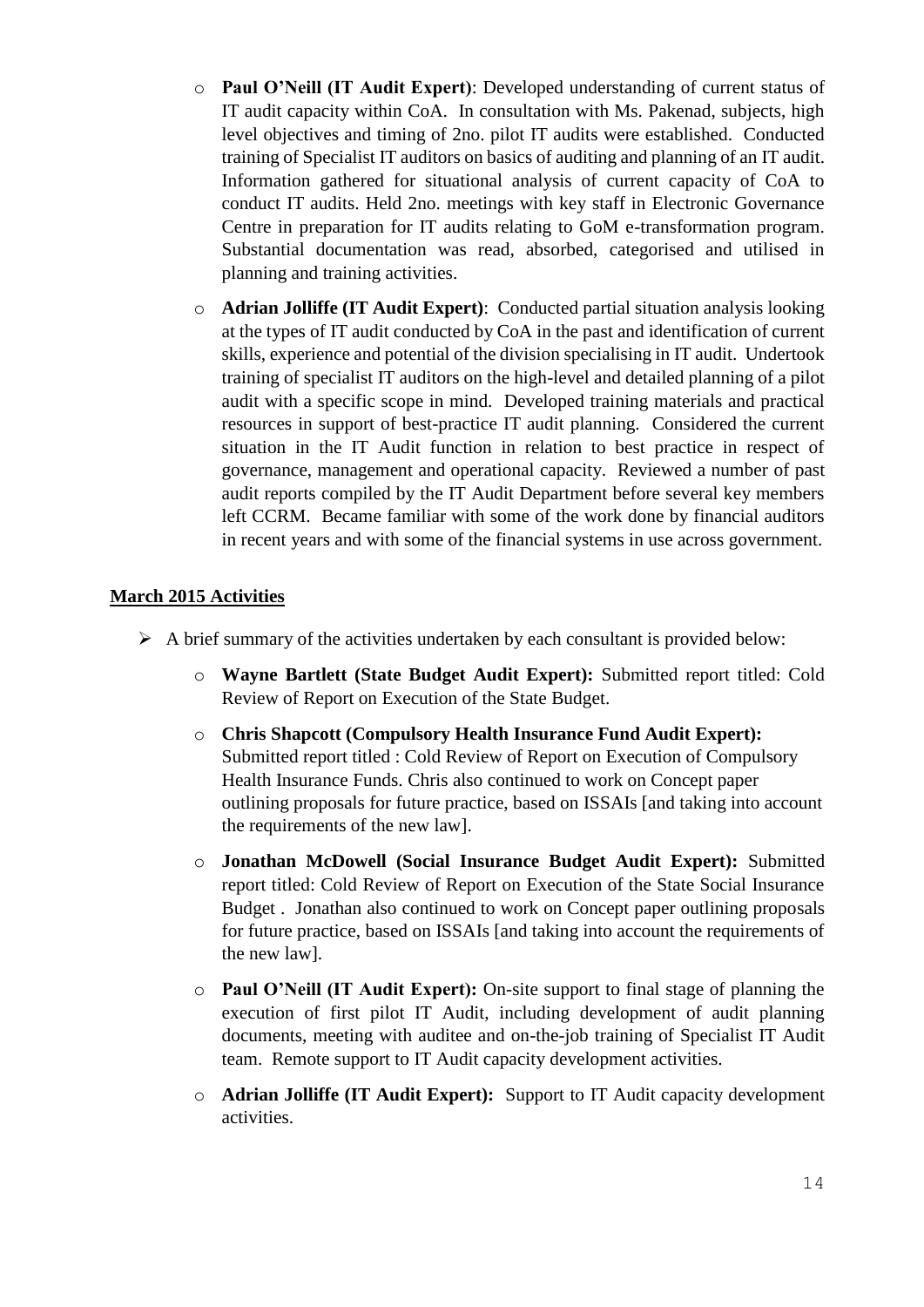## **April 2015 Activities**

- $\triangleright$  A brief summary of the activities undertaken by each consultant is provided below:
	- o **Wayne Bartlett (State Budget Audit Expert)**: Submitted report: Conceptual proposals for the future audit of the three budgets. Wayne also continued to work on pilot audits and Support to the planning of the reports.
	- o **Chris Shapcott (Compulsory Health Insurance Fund Audit Expert):** Submitted report titled: Conceptual proposals for the future audit of the three budgets. Chris also continued to work on pilot audits and Support to the planning of the reports.
	- o **Jonathan McDowell (Social Insurance Budget Audit Expert):** Submitted report titled: Conceptual proposals for the future audit of the three budgets. Jonathan also continued to work on activities pilot audits and Support to the planning of the reports.
	- o **Paul O'Neill (IT Audit Expert):** Remote support to IT Audit capacity development activities.

#### **May 2015 Activities**

- $\triangleright$  A brief summary of the activities undertaken by each consultant is provided below:
	- o **Wayne Bartlett (State Budget Audit Expert)**: Wayne continued to work on activity Guidance document on the audit of the state budget.
	- o **Chris Shapcott (Compulsory Health Insurance Fund Audit Expert):** Chris continued to work on activity - Guidance document on the audit of compulsory health insurance funds.
	- o **Jonathan McDowell (Social Insurance Budget Audit Expert):** Jonathan continued to work on activity - Guidance document on the audit of the state social insurance budget.
	- o **Adrian Jolliffe (IT Audit Expert):** Support to IT Audit capacity development activities. Adrian commenced work on activity - Training materials for course to train financial auditors in auditing financial-accounting systems generating reports on which audit opinion shall be issued.
	- o **Paul O'Neill (IT Audit Expert):** Support to IT Audit capacity development activities.

#### **June 2015 Activities**

- $\triangleright$  A brief summary of the activities undertaken by each consultant is provided below:
	- o **Wayne Bartlett (State Budget Audit Expert)**: Wayne completed activity Guidance document on the audit of the state budget). Work continued on supporting the pilot audits activity.
	- o **Chris Shapcott (Compulsory Health Insurance Fund Audit Expert):** Chris completed activity - Guidance document on the audit of compulsory health insurance funds). Work continued on supporting the pilot audits activity.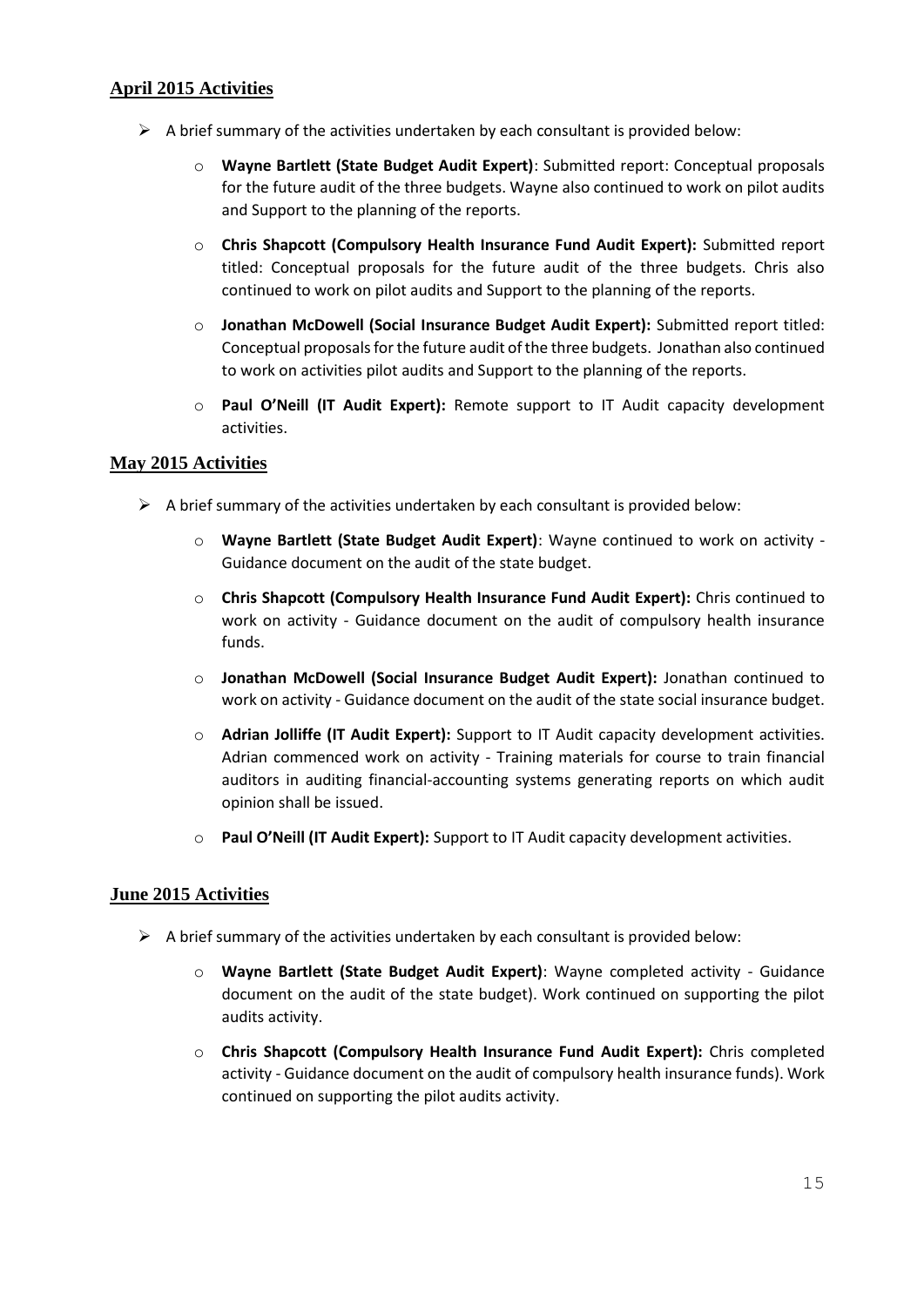- o **Jonathan McDowell (Social Insurance Budget Audit Expert):** Jonathan completed activity - Guidance document on the audit of the state social insurance budget. Work continued on supporting the pilot audits activity.
- o **Lage Oloffson (Audit Expert):** Lage undertook detailed research on the State Budget execution audit process. Reviewed existing audit practices. Analysed new law and assessed possible impact on audit process. Undertook a cold review of current audit process and in particular the Audit Decision and Report on the 2013 Government Report on the State Budget Execution. Held discussions with the CoA working group regarding the process of drafting an SDP. Agreement reached, a draft was produced for further elaboration by the working group.
- o **Adrian Jolliffe (IT Audit Expert):** Support to IT Audit capacity development activities. Undertook extensive consultation and on-the-job training of specialist IT auditors on the execution of the first pilot IT audit. Developed, in collaboration with the team, draft audit conclusions to be included in the final report. Further developed training materials in IT audit for financial auditors, emphasising the importance of internal controls and the tests to undertake during an audit of general and application controls in relation to financial reporting systems. Visited the Central Electoral Commission which will host our pilot audit of a financial accounting and reporting system, as part of practical training envisaged for the CoA's financial auditors.
- o **Paul O'Neill (IT Audit Expert):** Support to IT Audit capacity development activities. Undertook extensive consultation and on-the-job training of specialist IT auditors on the execution of the first pilot IT audit.

## **July 2015 Activities**

- $\triangleright$  A brief summary of the activities undertaken by each consultant is provided below:
	- o **Wayne Bartlett (State Budget Audit Expert)**: Activity approved Guidance document on the audit of the state budget.
	- o **Chris Shapcott (Compulsory Health Insurance Fund Audit Expert):** Activity approved Guidance document on the audit of compulsory health insurance funds). Work continued on supporting the pilot audits activity.
	- o **Jonathan McDowell (Social Insurance Budget Audit Expert):** Activity approved Guidance document on the audit of the state social insurance budget). Work continued on supporting the pilot audits activity.
	- o **Lage Oloffson (Audit Expert):** Lage undertook the following:
		- **Continuing the preparation of a new SDP**
		- Advice in drafting the AAR
		- Situation analysis of impact and how recommendations are addressed
		- **EXECT** Starting discussing the effectiveness of the organisational structure
	- o **Paul O'Neill (IT Audit Expert):** Support to IT Audit capacity development activities. Finalisation and presentation of report of first pilot audit to the Court of Accounts.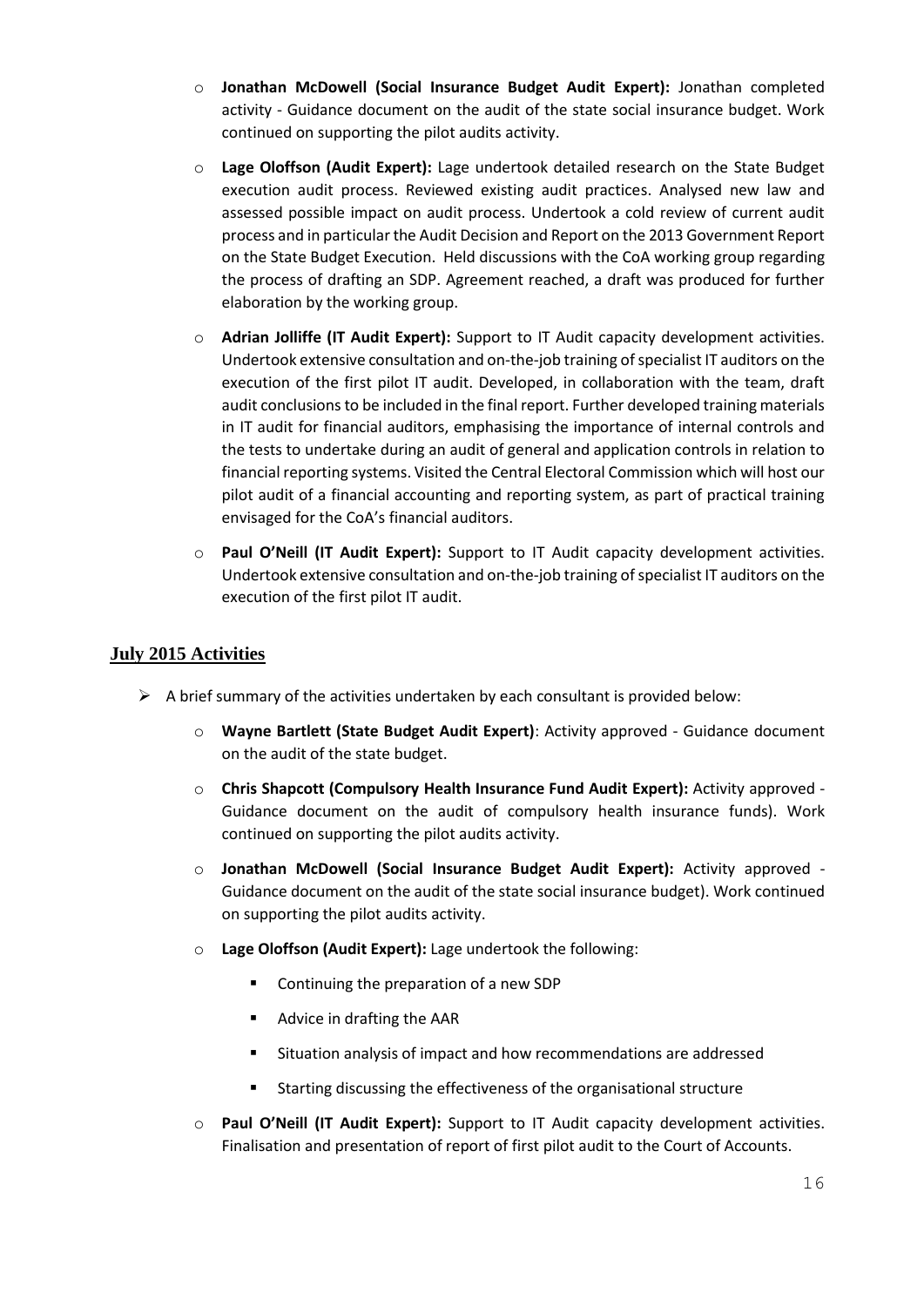o **Sean Sweeney (Audit Expert & Project Director):** Sean completed activity - a seminar on IT audit organised for CoA Board and other relevant CoA personnel.

#### **Steering Group Committee Meeting**

o Steering Committee Meeting for the activities undertaken with the support of KOSI Corporation experts, under the CoA-WB Project was held on the  $22<sup>nd</sup>$  July. Sean Sweeney and Richard Troope were the KOSI representatives at this meeting.

## **August 2015 Activities**

- $\triangleright$  A brief summary of the activities undertaken by each consultant is provided below:
	- o **Wayne Bartlett (State Budget Audit Expert)**: Work continued on supporting the pilot audits activity.
	- o **Jonathan McDowell (Social Insurance Budget Audit Expert):** Work continued on supporting the pilot audits activity.
	- o **Adrian Jolliffe (IT Audit Expert):** Developed and delivered three two-day courses on IT audit for financial auditors to 80 auditors from the Court of Accounts
		- Discussed with the CoA's IT auditors the terms of reference for the second IT pilot audit and set out initial ideas
		- Subsequent to the mission to Chisinau researched previous audit reports of the subject of the next IT pilot audit (Ministry of Labour's social assistance assessment and disbursement system) to ensure proper continuity of results
		- Supported three auditors working on the audit of the 2014 parliamentary election campaign managed by the Central Electoral Commission (CEC)by suggesting the tests of general and application controls to apply during the audit
		- Subsequent to the mission to Chisinau carried out remote hot review of the draft findings (around IT controls at the CEC) and final report.

#### **September 2015 Activities**

- $\triangleright$  A brief summary of the activities undertaken by each consultant is provided below:
	- o **Wayne Bartlett (State Budget Audit Expert)**: Training materials submitted and course on the application of methodology for auditing State Budget to be delivered in October. Work continued on supporting the pilot audits activity.
	- o **Jonathan McDowell (Social Insurance Budget Audit Expert):** Training materials submitted and course on the application of methodology for auditing Social Insurance Budget to be delivered in October. Work continued on supporting the pilot audits activity.
	- o **Chris Shapcott (Health Insurance Fund Audit Expert):** Training materials submitted and course on the application of methodology for auditing Health Insurance Fund to be delivered in October. Work continued on supporting the pilot audits activity.
	- o **Adrian Jolliffe (IT Audit Expert):**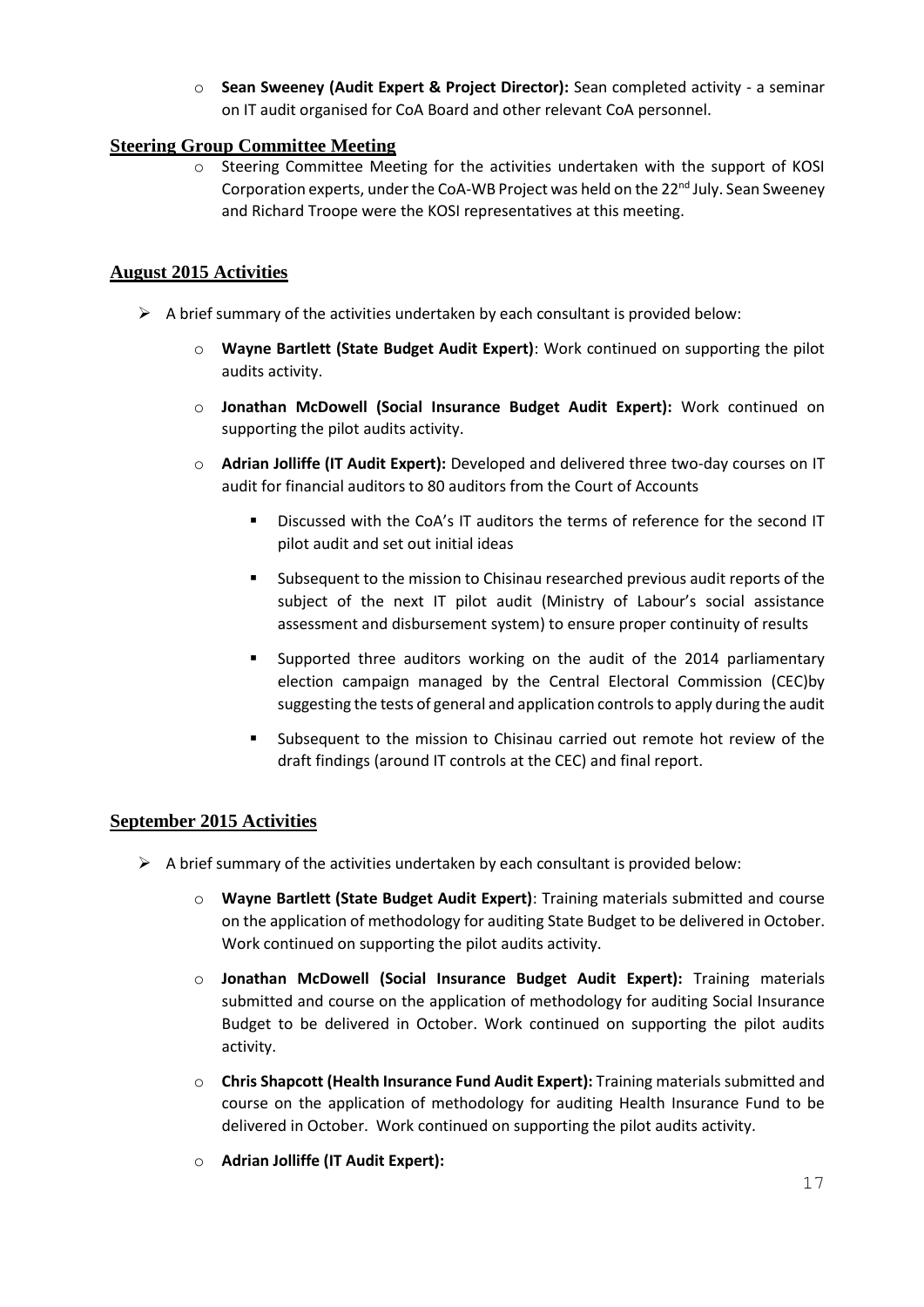- **Three x two day course delivered to 80 financial auditors**
- 80+ Powerpoint slides containing the course (English and Romanian)
- Q&A booklet supporting the two-day IT Audit course
- Trainee feedback papers evaluated
- Initial review of the Terms of Reference for the next IT pilot audit

#### o **Paul O'Neill – IT Audit Expert**

- Updated Audit Matrix to include audit objectives, questions, criteria, audit techniques, methods of analysis
- Notes from meetings with representatives of a) Social Inspectorate b) Ministry of Labour c) World Bank "Strengthening the Effectiveness of the Social Assistance Network"
- **Audit Planning Gantt Chart**
- **Audit Risk Register**
- o **Lage Olofsson (Audit Expert) –** Lage undertook two separate missions in September  $(31<sup>st</sup> – 5<sup>th</sup>$  and 21<sup>st</sup> -28<sup>th</sup>). Across the two missions he completed the following:
	- Amended AAR and AP drafts presented and discussed. Amendments produced. The versions have also been submitted to the Twinning project and the Swedish/Moldovan bi-lateral project for comments. The other WB sponsored project gave comments during the week
	- A short paper on ideas for re-organising the institution was given to the President and Ecaterina). It was agreed that this paper should be handled very restrictive just now.
	- **IF In addition Lage gave a short paper on the FA Certification program in Kosovo.**
	- A draft AAR based on material received. Discussions with Mr Chitan and Mrs Paknehad about structure, content, focusing of main signals etc. The Executive Summary discussed by the Board. The other chapters to be discussed by the Board after Lage's mission.
	- **Amended strategy and AP based on comments from the Twinning Partner. Our** proposal submitted.
	- **EXECOMMENTS** On the draft program for the conference.

#### **October 2015 Activities**

- $\triangleright$  A brief summary of the activities undertaken by each consultant is provided below:
- **E** Lage, Wayne, Chris and Jonathan completed their inputs
- **Paul and Adrian are finalizing their remaining inputs in November**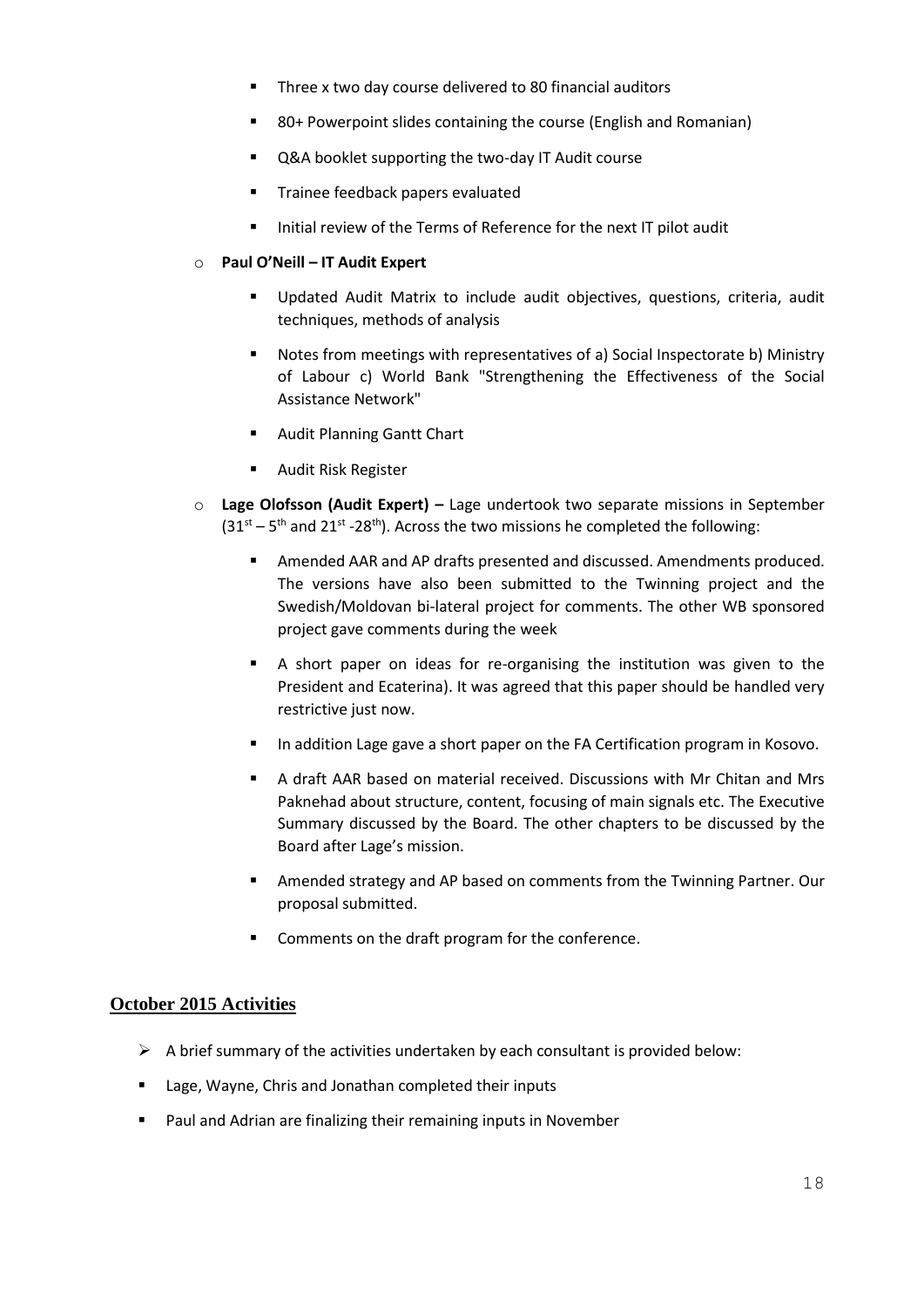## **November 2015 Activities**

- $\triangleright$  A brief summary of the activities undertaken by each consultant is provided below:
- Paul and Adrian finalized their remaining inputs in November.
- A study visit took place in Ireland from 23rd 27th November, 2015 which involved Sean Sweeney, Paul O'Neill and Richard Troope travelling from KOSI Headquarters and staying in Dublin. This visit included a meeting with the Comptroller and Auditor General Ireland.
- The contract ended on the 30th November 2015.

## **Other activities under the Project**

#### **Study Visit**

A study visit took place in Ireland from the 23rd – 27th November, 2015. The delegation from CoA was as follows:

- Mr. Serafim Urechean, President Court of Accounts Republic of Moldova
- Mrs. Ecaterina Paknehad, Project Coordinator, and a member of Court of Accounts Board
- Ms. Natalia Burciu, Project Translation Services

The purpose of the visit was to share work experiences with comparable organisations and to seek to establish relationships which may have long term benefits. The study visit included the following:

- Meeting with the Office of the Comptroller & Auditor General Ireland (the Irish equivalent of the Court of Accounts)
- Meeting with representative of Public Accounts Committee
- A visit to the Irish Parliament
- Meeting with the Institute of Certified Public Accountants in Ireland

#### **International Conference**

With the support of World Bank an international conference took place in Chisinau, October 20, 2015 at Conference room, Radisson Blu Leogrand Hotel. The theme of the conference was - Strategic Development of the Court of Accounts of the Republic of Moldova: Challenges and Perspectives. During the conference main experts which contributed to the project presented the results of their work. Also, the representatives from SAIs of other countries presented their best practices in the field of audit.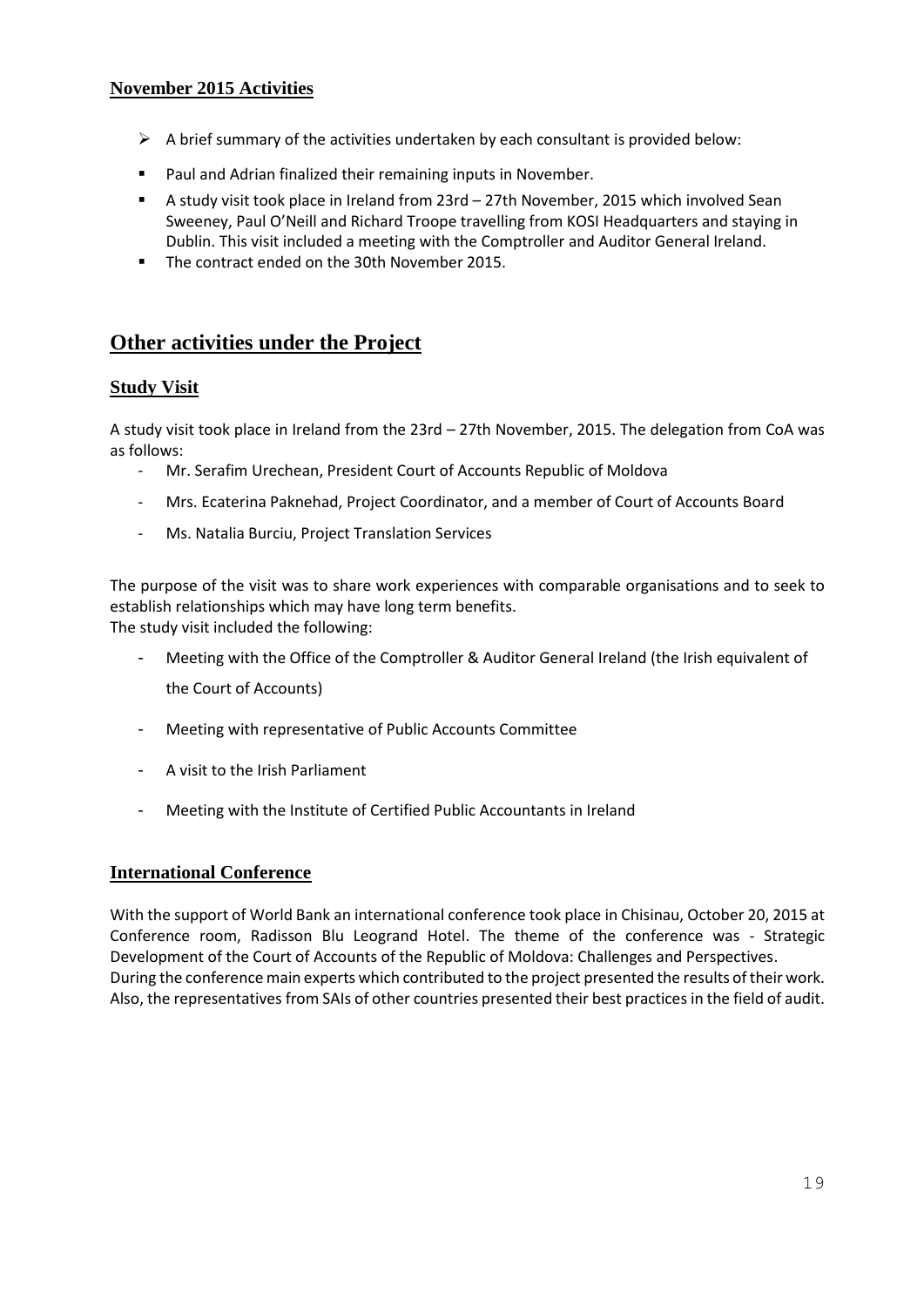## **Overall comments on the progress made in project implementation as of December 21, 2015**

Progress in project implementation in 2014 was lower compared with the planned figures in connection with the procedure of selection of the individual consultant and consulting company that required more time, and with the renunciation of an advance payment upon signing the contracts. All payments were made based on the time used by the contractors and the achievement of contract objectives.

All activities of the World Bank require that the procurement actions comply with the Bank rules on competition. The major procurement of the consulting company services started in April 2014 and needed about 7 months to be finished.

During 2015, the individual consultant as well as consulting company achieved a consistent progress in proposed objectives and delivered all activities indicated in the agreements by the end of November 30, 2015 – the closing date of the project, which enabled to reach Projects overall objectives.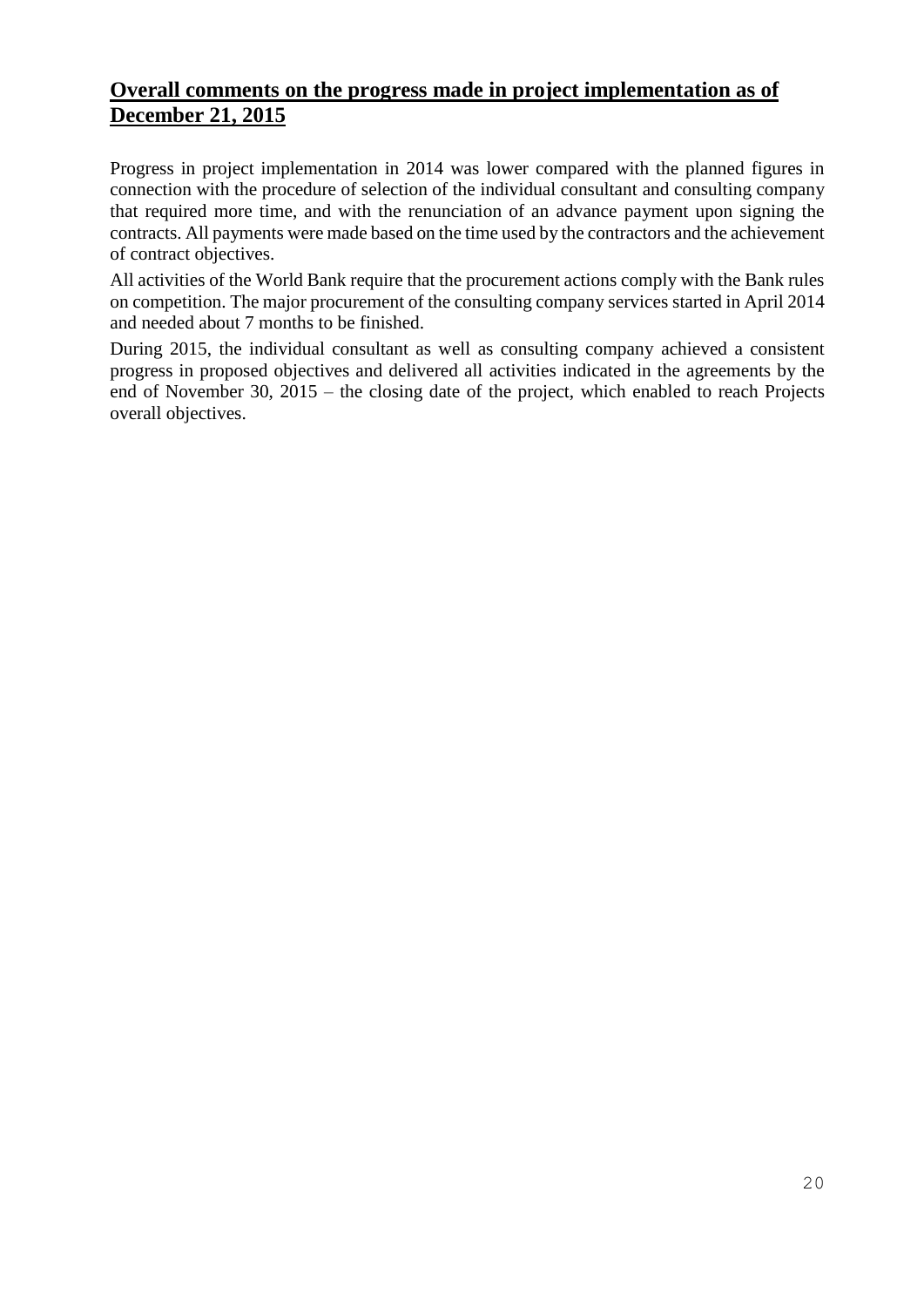## IV. **STATUS OF PROCUREMENTS UNDER PROJECT COMPONENTS**

#### **Project components:**

#### **1. INSTITUTIONAL MATURITY;**

#### **2. ENHACEMENT OF PROFESSIONALISM.**

The progress of procurements will be described at the level of consultant and company, as both contracts involve activities in both components of the project:

**Selection of the International Individual Consultant in performance audit**: the selection was announced on April 25, 2014 on UNDB online after approving the ToR for the above mentioned consultant. The deadline for submission of CVs indicated in the published announcement was May 12, 2014 and six CVs were received by the Court of Accounts. The received CVs were evaluated by the Evaluation Committee established according to the Ordinance of the President of Court of Accounts No. 95 dated May 19, 2014. Based on the evaluation made and Noobjection provided by the World Bank on June 04, 2014 the contract was awarded to the best qualified candidate Mr. James R. Bonnel. The elaborated LoI was sent to the selected candidate on June 05, 2014. The technical and financial proposals were received by the Court of Accounts on June 15, 2014. The negotiated contract for the amount of 149042 USD was approved by the World Bank on June 17, 2014. On June 23, 2014 the Parties (CoA and Mr. Bonnel) signed the approved contract.

## **Selection of the International Consultant (company) for developing the methodology for compliance audit associated with performance audit of the state budget, state social insurance budget and compulsory health insurance funds, and the development of information technologies audit:**

The first request for Expressions of Interest was published on April 16, 2014 on UNDB online. The initial deadline for delivery of Expressions of Interest indicated in the announcement was May 01, 2014. Only one EoI was received before indicated deadline. After republishing the REOI on May 05, 2014, before revised deadline for submission of EoI (May 15, 2014), additional four EoIs were received. The company KOSI Corporation Ltd (company which submitted the EoI before initial deadline) was informed about the extension made on May 05, 2014 and the revised EoI was received by CoA. The translated EoIs were sent to the Evaluation Committee established according to the Ordinance of the President of Court of Accounts No. 95 dated May 19, 2014 and foreseen that the Evaluation Report as well as RFP will be sent to the World Bank for review in July.

The RFP was send to the World Bank for review in July 30, 2014 and the CoA received "No objection" to the RFP on August 04, 2014. At the same date the RFP issued to the short-listed firms. Initial date for proposal submission indicated in the sent RFP - September 16, 2014. No extension was provided for elaboration and delivery of the technical and financial proposals. In accordance with the Evaluation Report of the submitted EoIs approved by the World Bank on August 01, 2014, the RFP was sent to the following companies:

- 1. KOSI Corporation Ltd, Northern Ireland;
- 2. Consortium Accountancy and Audit Reform Consultants (AARC); Ireland and Baker Tilly International, United Kingdom;
- 3. Cowater International Inc, Canada;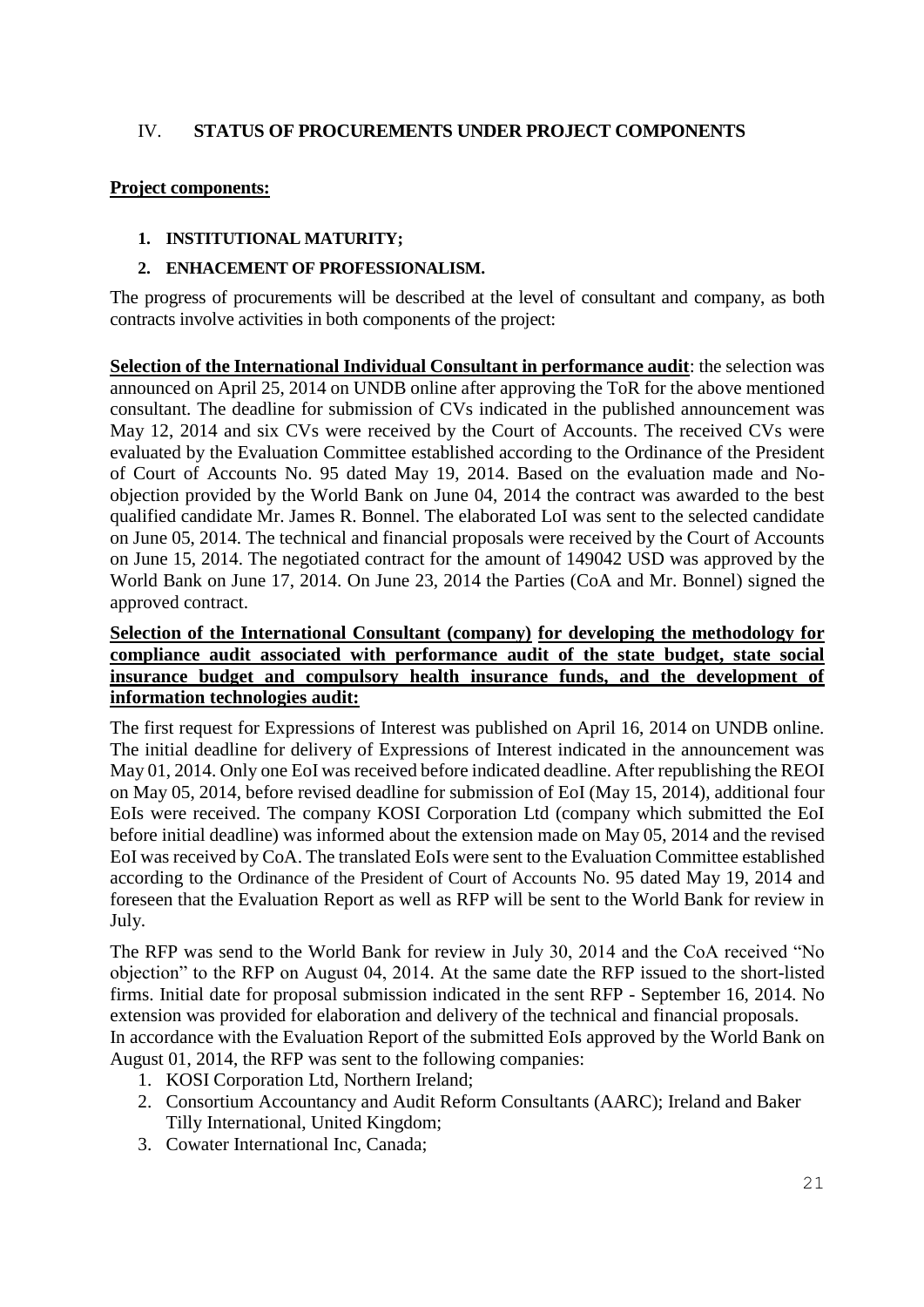- 4. Consortium Ecorys, Netherland and CIPFA, United Kingdom, led by Ecorys;
- 5. Consortium BDO LLP, United Kingdom and BDO, Republic of Moldova, led by BDO LLP.

The originals of Technical Proposals submitted by Consultants were opened by Tender Committee on September 16, 2014, 15:00. The envelopes with the Financial Proposals remain sealed and securely stored by CoA until the technical evaluation is concluded and the Bank issues its "No objection" to the technical evaluation. Before deadline indicated in the RFP four proposals were received, namely:

- 1. KOSI Corporation Ltd, Northern Ireland;
- 2. Cowater International Inc, Canada;
- 3. Consortium Ecorys, Netherland and CIPFA, United Kingdom,;
- 4. Consortium BDO LLP, United Kingdom and BDO, Republic of Moldova.

The elaborated evaluation report on the technical proposals was sent to the World Bank for approval on October 22, 2014. CoA received "No objection" on October 29, 2014.

Consortium BDO LLP, United Kingdom and BDO, Republic of Moldova was informed that the technical proposal submitted by them did not accumulated neccesary minimum score as well as the additional information requested by Consortium was issued.

The Financial Proposals of the companies KOSI Corporation Ltd (789,100.00 USD), Consortium Ecorys and CIPFA (699,006.00 USD), Cowater International Inc (847,869.00 USD) have been opened on November 03, 2014.

The KOSI Corporation Ltd was nominated as winner for consulting support in the development of the methodology for compliance audit associated with performance audit of the state budget, state social insurance budget and compulsory health insurance funds, and the development of information technologies audit for the contract price of 789 100.00 USD, taking into account the fact that the quotation (technical and financial) meets the requirements of the tender documents and has the lowest evaluated price in accordance with the Decision of the Tender Committee dated November 04, 2014. The negociated with the company contract was approved by the World Bank on November 14, 2014. On November 17, 2014, the Parties signed the approved contract. The company submitted all confirmations requested in accordance with the condition of the contract. The price of the contract was negotiated and reduced to 774,100.00 USD due to limited budget of the Project.

#### **3. PROJECT MANAGEMENT:**

**Selection of the Financial Consultant (Accountant):** the selection was announced in local newspaper Logos Press and 7 CVs were received by the Court of Accounts till the indicated deadline for submission, September 20, 2013. On January 22, 2014 the revised Evaluation Report and on February 14, 2014 the draft contract were approved by the World Bank. The contract in the amount of 14,080.00 USD was signed on February 14, 2014 with the best qualified candidate Mr. Nicolae Ivanov. On December 17, 2014 the amendment to the contract was signed which increased the amount of the contract to 28,160.00 USD and extended the date of contract end till November 30, 2015.

**Selection of the Procurement Consultant:** the selection was announced in local newspaper Logos Press and 8 CVs were received by the Court of Accounts till the indicated deadline for submission, September 20, 2013. On January 22, 2014 the revised Evaluation Report and on February 14, 2014 the draft contract were approved by the World Bank. The contract in the amount of 14,080.00 USD was signed on February 14, 2014 with the best qualified candidate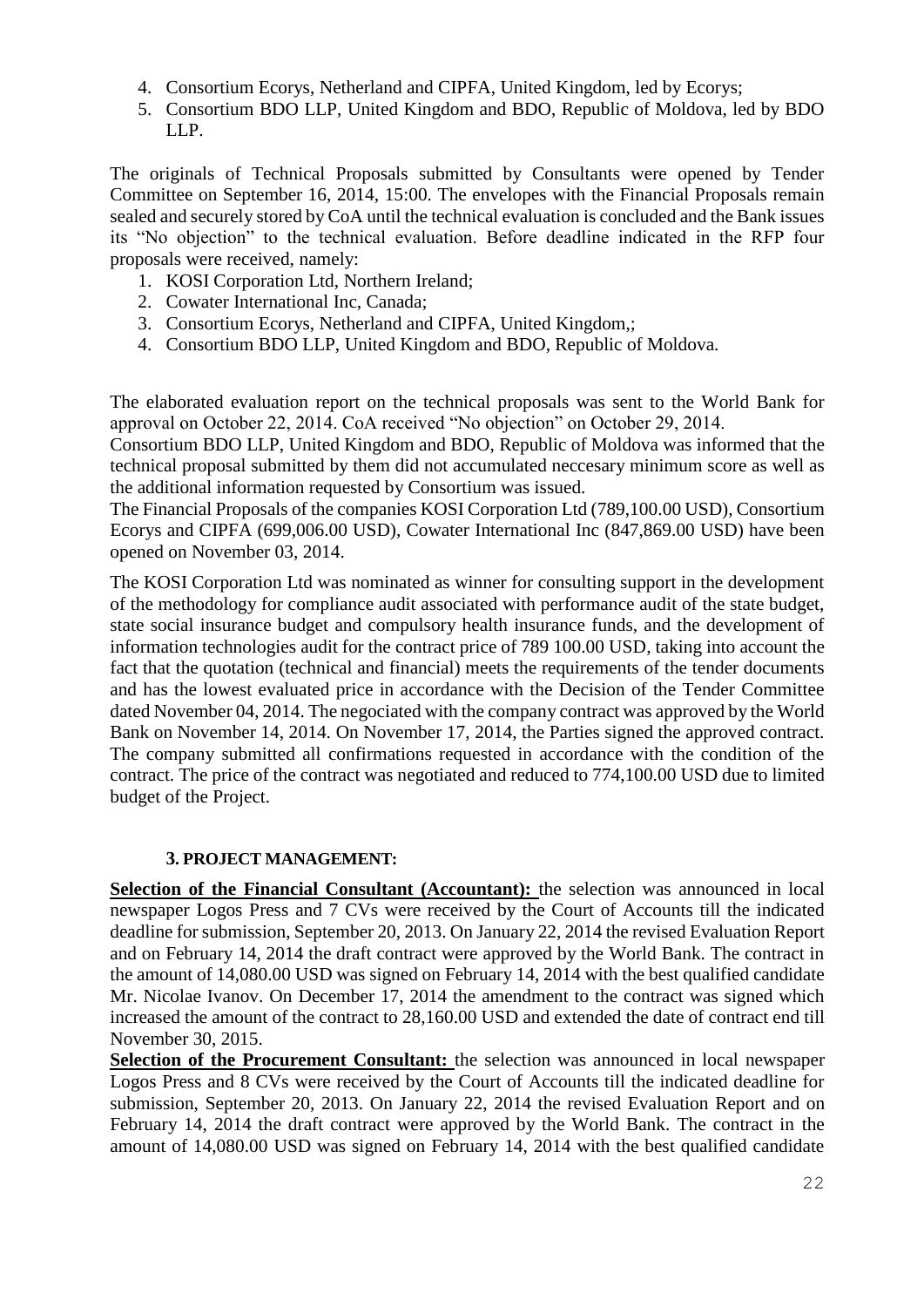Mrs. Natalia Gorbatovskaia. On December 30, 2014 the amendment to the contract was signed which increased the amount of the contract to 21,120.00 USD and extended the date of contract end till November 30, 2015.

**Procurement of the equipment for project consultants**: the tender was announced on April 10, 2014 and the elaborated ITQ was sent to 8 potential Bidders. The deadline for submission of quotation indicated in the ITQ was April 22, 2014, 16.00 local time. Before expiration of the above mentioned deadline three quotations were received and after evaluation of the submitted quotations the contract in the amount of 4351 USD was awarded to Fors Computer SRL on April 25, 2014. On May 19, 2014 the Parties (CoA and Fors Computer SRL) signed the approved contract. All Bidders were informed about the result of the tender on May 19, 2014.

**Translation services**: the tender was announced on April 10, 2014 and the elaborated ITQ was sent to 4 potential Bidders. The deadline for submission of quotations indicated in the ITQ was April 22, 2014, 16.00 local time. Three quotations were received and after evaluation of the submitted quotations the contract in the amount of 37 450 Euro was awarded to Ms. Natalia Burciu on April 25, 2014. On April 30, 2014 the Parties (CoA and Ms. Burciu) signed the approved contract. All Bidders were informed about the result of the tender on May 19, 2014.

**The operational financial management system** has been taken over from the previous project of the World Bank. In addition, we procured a financial system used by the CoA accounting division, which will enable the input of information about the calculation of project consultants' salaries in the accounting system of the CoA; this will secure consolidated bookkeeping of salaries in the CoA.

**Selection of the audit company which will undertake the audit of the financial statements of the Project.** The audit company is selected for the whole period of the Project (February 04, 2014 – November 30, 2015) according to the approval of the WB. The selection process started in December 2014 by sending RFP to shortlisted companies. During Semester 1, 2015 the evaluation of the offers was completed and the contract was signed on May 26, 2015.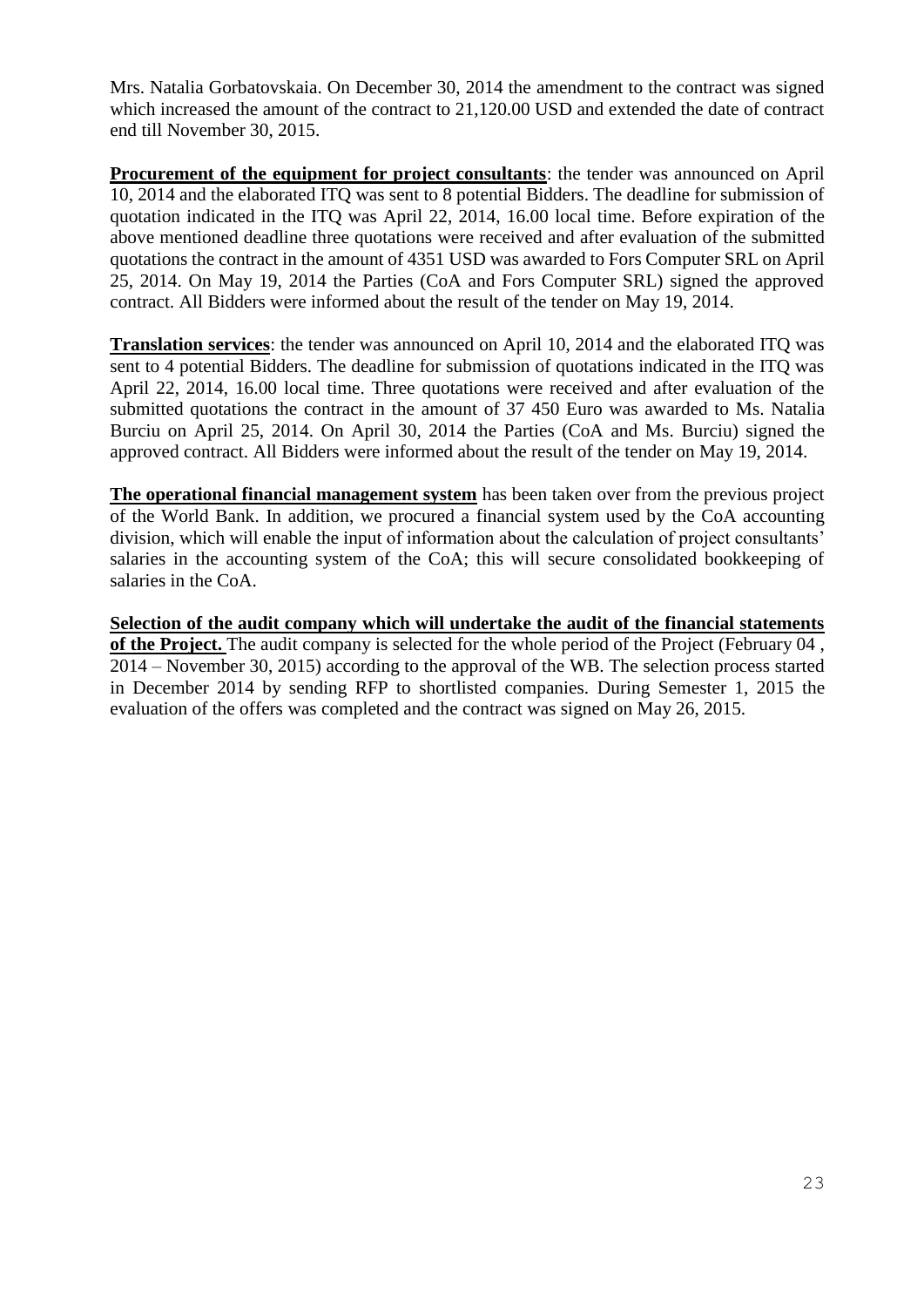# V. **STATUS OF CONTRACT IMPLEMENTATION (in the order they were signed).**

| Contract name            | <b>Financial Management Consultant</b> |
|--------------------------|----------------------------------------|
| Consultant               | <b>Ivanov Nicolae</b>                  |
| Contract number          | CS-1/IC-1/TF014332                     |
| Contract value           | 28,160.00 USD                          |
| Amount paid              | 28,159.96 USD                          |
| Date of contract signing | 14 February 2014                       |
| Period                   | 22 months                              |
| Date of contract end     | 30 November 2015                       |
| Progress made            | 100%                                   |

| Contract name            | <b>Procurement consultant</b> |
|--------------------------|-------------------------------|
| Consultant               | Gorbatovskaia Natalia         |
| Contract number          | CS-2/IC-2/TF014332            |
| Contract value           | 21,120.00 USD                 |
| Amount paid              | 17,290.11 USD                 |
| Date of contract signing | 14 February 2014              |
| Period                   | 16.5 months                   |
| Date of contract end     | 30 November 2015              |
| Progress made            | 81%                           |

| Contract name            | <b>Translation services</b> |
|--------------------------|-----------------------------|
| Consultant               | <b>Burciu Natalia</b>       |
| Contract number          | G-2/SH-5/TF014332           |
| Contract value           | 11,920.00 EUR               |
| Amount paid              | 11,714.56 EUR               |
| Date of contract signing | 30 April 2014               |
| Period                   | 19 months                   |
| Date of contract end     | 30 November 2015            |
| Progress made            | 98%                         |

| Contract name            | Delivery of information equipment for project<br>consultants |
|--------------------------|--------------------------------------------------------------|
| Supplier                 | <b>Fors-Computer SRL</b>                                     |
| Contract number          | G-1/SH-5/TF014332                                            |
| Contract value           | 4,351.00 USD                                                 |
| Amount paid              | 4,351.00 USD                                                 |
| Date of contract signing | 19 May 2014                                                  |
| Date of goods delivery   | 28 May 2014                                                  |
| Date of payment          | 06 June 2014                                                 |
| Progress made            | 100%                                                         |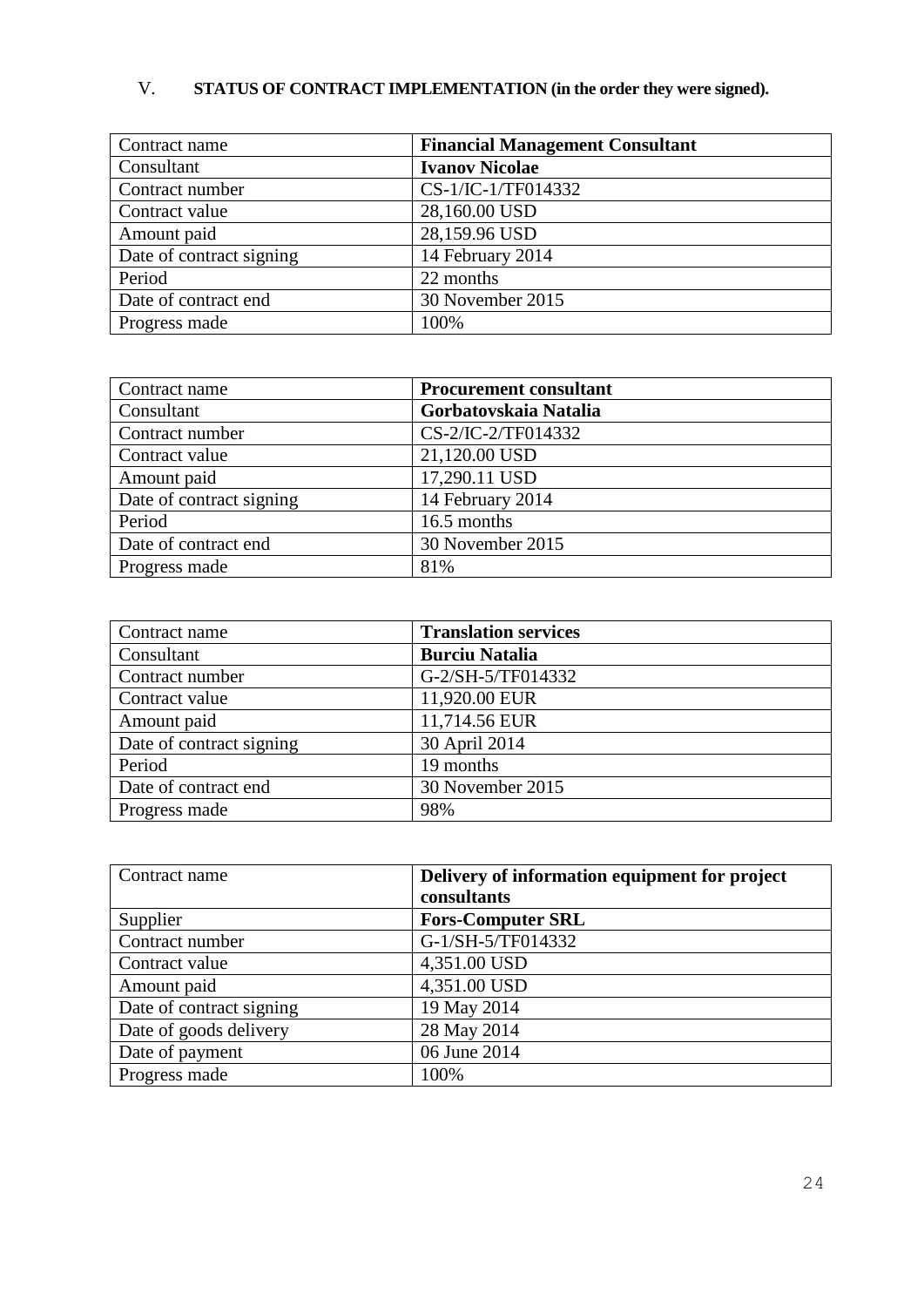| Contract name            | Performance audit consultant |
|--------------------------|------------------------------|
| Consultant               | <b>James R. Bonnell</b>      |
| Contract number          | CS-3/IC-3/TF014332           |
| Contract value           | 149,042.00 USD               |
| Amount paid              | 148,204.21 USD               |
| Date of contract signing | 23 June 2014                 |
| Period                   | 17 months                    |
| Date of contract end     | 30 November 2015             |
| Progress made            | 99%                          |

| Contract name            | Developing the methodology for compliance audit<br>associated with performance audit of the state<br>budget, state social insurance budget and<br>compulsory health insurance funds, and the<br>development of information technologies audit |
|--------------------------|-----------------------------------------------------------------------------------------------------------------------------------------------------------------------------------------------------------------------------------------------|
| Consultant               | <b>KOSI</b> Corporation Limited                                                                                                                                                                                                               |
| Contract number          | CS-2/QCBS-6/TF014332                                                                                                                                                                                                                          |
| Contract value           | 774,100.00 USD                                                                                                                                                                                                                                |
| Amount paid              | 774,100.00 USD                                                                                                                                                                                                                                |
| Date of contract signing | 17 November 2014                                                                                                                                                                                                                              |
| Period                   | 12,5 months                                                                                                                                                                                                                                   |
| Date of contract end     | 30 November 2015                                                                                                                                                                                                                              |
| Progress made            | 100%                                                                                                                                                                                                                                          |

| Contract name            | <b>Audit of the Project Financial Schedules</b> |
|--------------------------|-------------------------------------------------|
| Contractor               | Ernst & Young SRL                               |
| Contract number          | CS/LCS-7/T014332                                |
| Contract value           | 3,890.00 USD                                    |
| Amount paid              | 3,890.00 USD                                    |
| Date of contract signing | 26 May 2015                                     |
| Date of contract end     | 28 February 2016                                |
| Progress made            | 100%                                            |